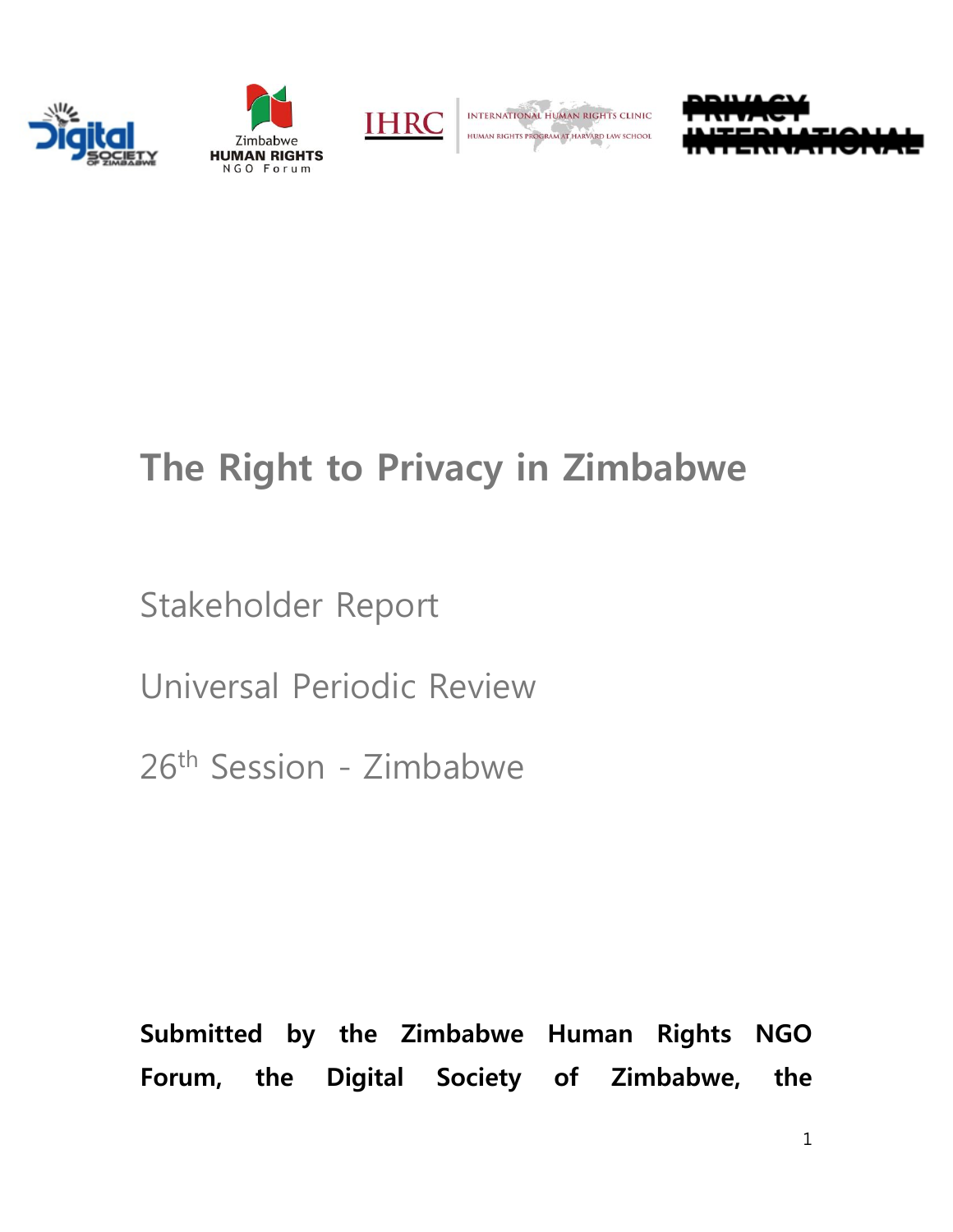# **International Human Rights Clinic at Harvard Law School, and Privacy International**

**March 2016**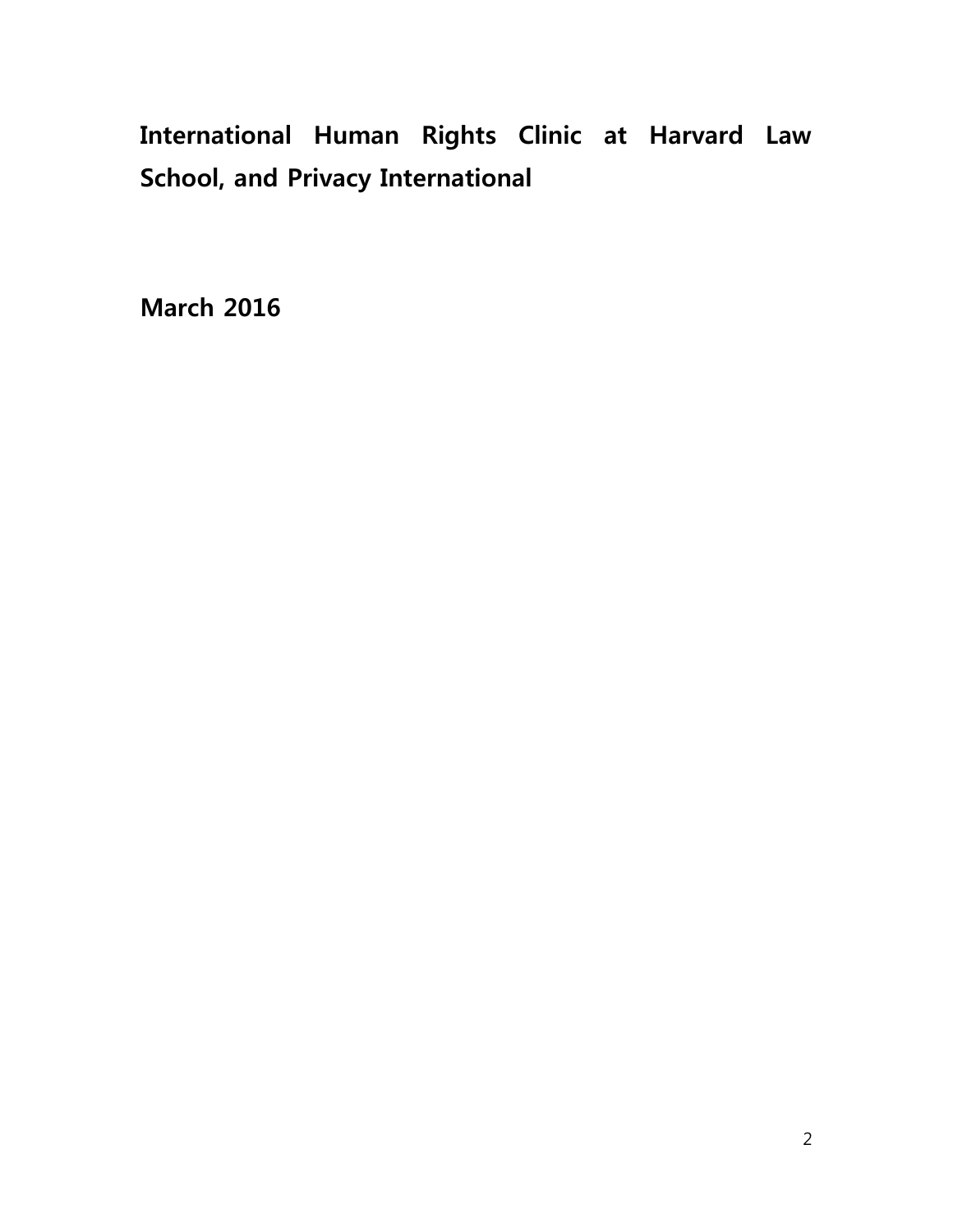# **Introduction**

- 1. This Universal Periodic Review (UPR) stakeholder report is a submission by **Privacy International** (PI), the **International Human Rights Clinic at Harvard Law School** (IHRC), the **Zimbabwe Human Rights NGO Forum** (the Forum), and the **Digital Society of Zimbabwe** (DSZ).
	- **PI** is a human rights organisation that works to advance and promote the right to privacy around the world. We investigate the secret world of government surveillance and expose the companies enabling it. We litigate to ensure that surveillance is consistent with the rule of law. We advocate for strong national, regional, and international laws that protect privacy. We conduct research to catalyse policy change. We raise awareness about technologies and laws that place privacy at risk, to ensure that the public is informed and engaged.
	- The **IHRC** seeks to protect and promote human rights and international humanitarian law through documentation; legal, factual, and strategic analysis; litigation before national, regional, and international bodies; treaty negotiations; and policy and advocacy initiatives. The IHRC works to protect the human rights of clients and communities around the world; through supervised practice, Harvard Law School students learn the responsibilities and skills of human rights lawyering.
	- The **Forum** is a coalition of 21 human rights non-governmental organisations (NGOs) in Zimbabwe. Its mission is to provide leadership and coordination for the human rights agenda in Zimbabwe.
	- The **DSZ** is a network of voluntary digital security trainers, information technology professionals, and privacy advocates working to empower Zimbabwean activists, human rights defenders, and everyday internet users to become more resilient and secure in their use of digital tools online and offline, through capacity building assistance, technical support, and knowledge sharing.
- 2. Together **PI**, the **IHRC**, the **Forum**, and the **DSZ** wish to bring their concerns about the protection and promotion of the right to privacy in Zimbabwe before the Human Rights Council for consideration in Zimbabwe's upcoming review. This stakeholder report highlights five areas of concern: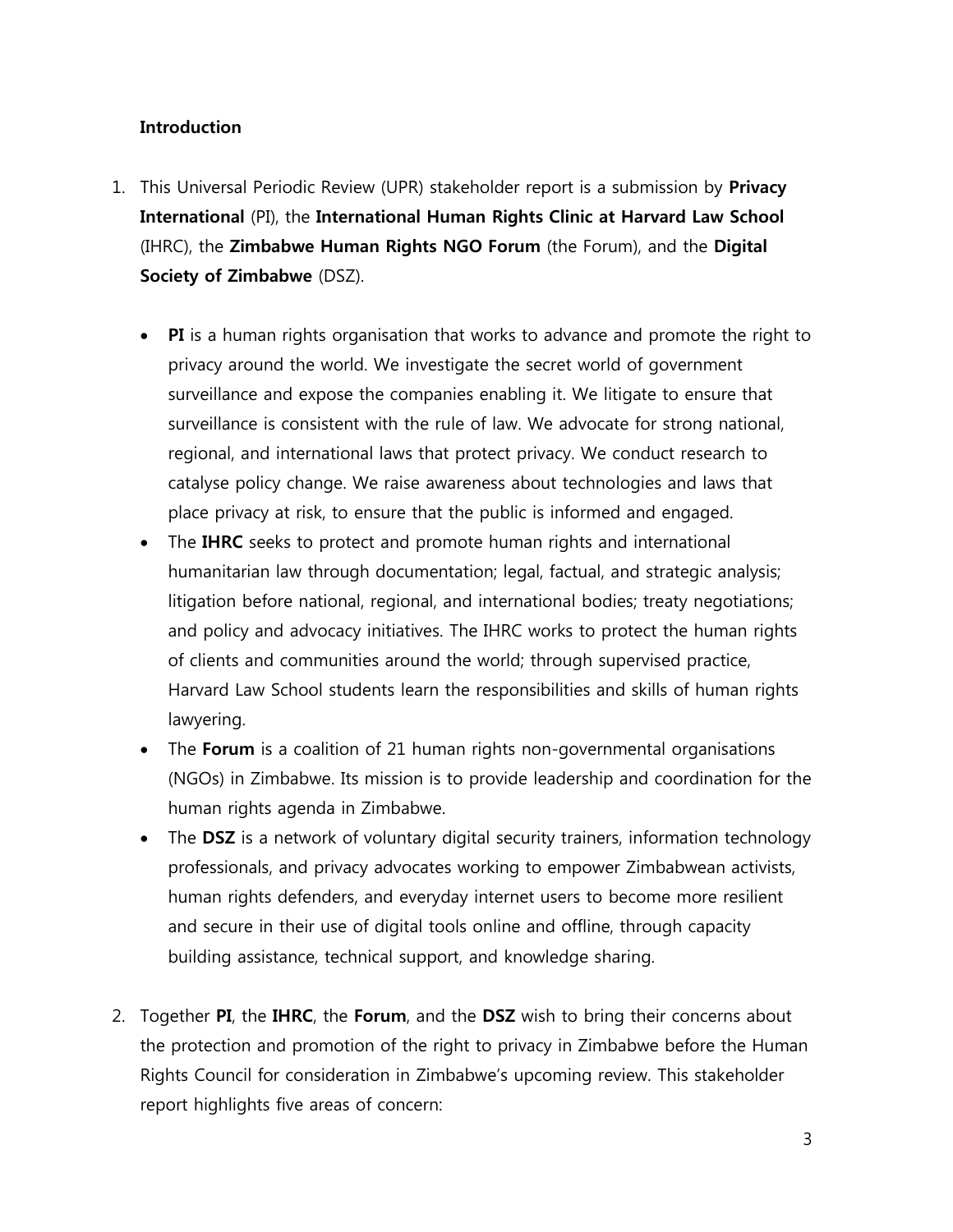- The Interception of Communications Act 2007, primary legislation that governs communications surveillance, fails to abide by international human rights standards, such as the requirement that a competent judicial authority makes determinations about communications surveillance.
- Mandatory registration of all SIM cards and the establishment of a database containing information about users of mobile phone services are measures that contravene international human rights standards on the right to privacy because they are neither necessary to achieve a legitimate aim nor proportionate to the aim pursued.
- Intelligence agencies conduct surveillance and largely operate beyond the law, in violation of international human rights standards.
- Criminal penalties for certain types of speech unjustifiably limit the right to privacy.
- No data protection legislation exists and the new legislation proposed in this area threatens to put in place an ineffective data protection regime.
- 3. In its resolution on the right to privacy in the digital age, adopted by consensus on 18 December 2014, the United Nations (UN) General Assembly called on all states "to review their procedures, practices and legislation regarding the surveillance of communications, their interception and the collection of personal data, including mass surveillance, interception and collection, with a view to upholding the right to privacy by ensuring the full and effective implementation of all their obligations under international human rights law." <sup>1</sup> The UPR offers a significant opportunity for states to demonstrate that they are implementing this recommendation, by systematically reviewing states' compliance with their obligations to respect and protect the right to privacy. In the first UPR cycle, there was no mention of the right to privacy in Zimbabwe's National Report or the Working Group report.<sup>2</sup>

 $\overline{a}$ 1 "The right to privacy in the digital age," UN General Assembly Resolution, A/RES/69/166 (18 December 2014). The same language appears in a similar resolution passed in the 2013 General Assembly session: "The right to privacy in the digital age," UN General Assembly Resolution, A/RES/68/167 (18 December 2013).

<sup>2</sup> *National report submitted in accordance with paragraph 15 (a) of the annex to Human Rights Council resolution 5/1, Zimbabwe*, 2011, A/HRC/WG.6/12/ZWE/1; *Report of the Working Group on the Universal Periodic Review, Zimbabwe*, December 2011, A/HRC/19/14. In particular, members of the Working Group raised freedom of assembly, association, and expression concerns about the Public Order and Security Act and the Access to Information and Protection of Privacy Act.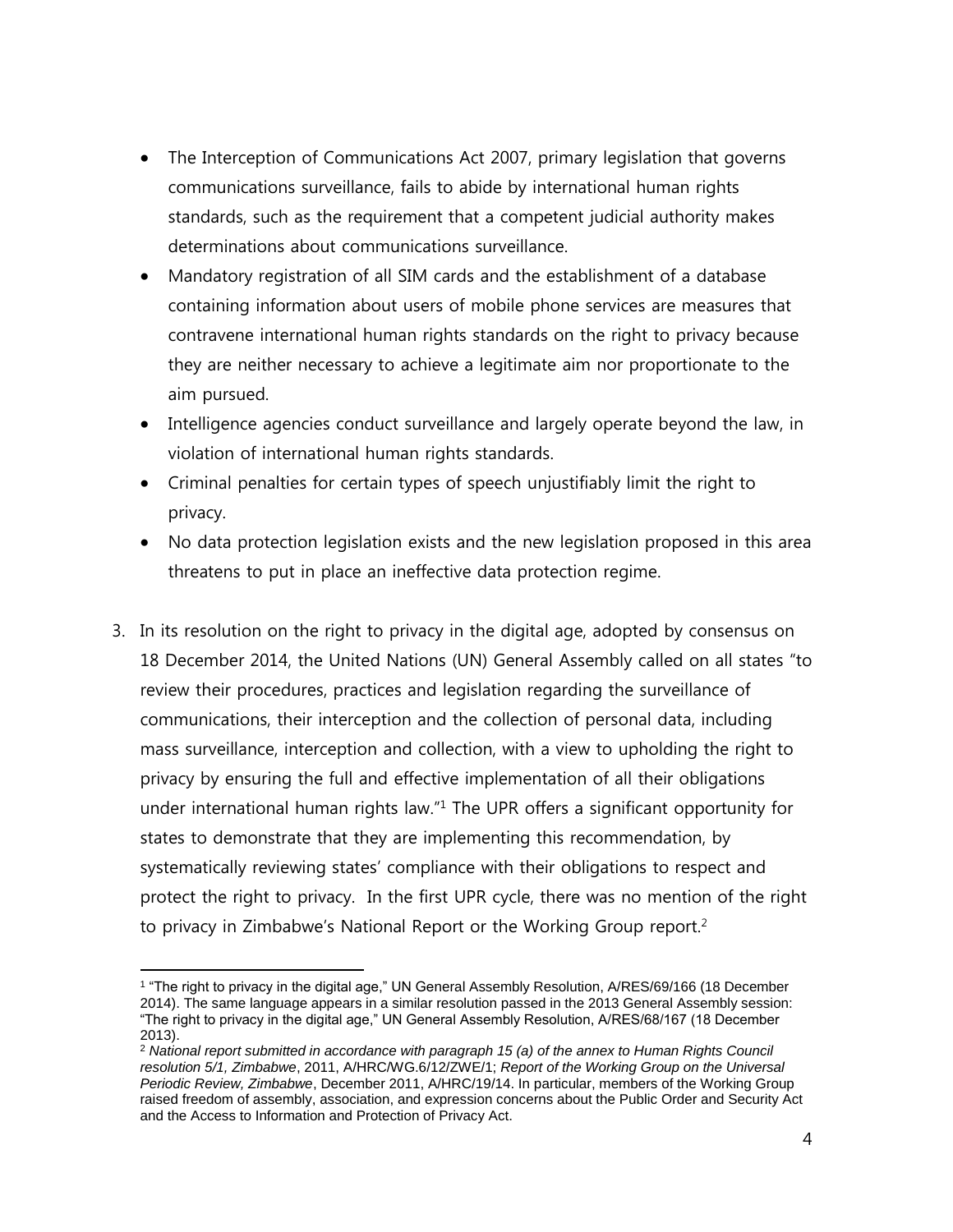# **The Right to Privacy**

- 4. Privacy is a fundamental human right, enshrined in numerous international human rights instruments.<sup>3</sup> It is central to the protection of human dignity and forms the basis of any democratic society. It also supports and reinforces other rights, such as freedom of expression, information, and association. The right to privacy embodies the presumption that individuals should have an area of autonomous development, interaction, and liberty, a "private sphere" with or without interaction with others, free from arbitrary state intervention and from excessive unsolicited intervention by other uninvited individuals.<sup>4</sup> Activities that restrict the right to privacy, such as surveillance and censorship, can only be justified when they are prescribed by law, necessary to achieve a legitimate aim, and proportionate to the aim pursued.<sup>5</sup>
- 5. As innovations in information technology have enabled previously unimagined forms of collecting, storing, and sharing personal data, the right to privacy has evolved to encapsulate state obligations related to the protection of personal data. $6$  A number of international instruments enshrine data protection principles, and many domestic legislatures have incorporated such principles into national law.<sup>7</sup>

 $\overline{a}$ <sup>3</sup> *Universal Declaration of Human Rights*, art 12; *United Nations Convention on Migrant Workers,* art 14; *Convention on the Rights of the Child*, art 16; *International Covenant on Civil and Political Rights,* art 17; *African Charter on the Rights and Welfare of the Child*, art 10; *American Convention on Human Rights*, art 11; *African Union Principles on Freedom of Expression*, art 4; *American Declaration of the Rights and Duties of Man*, art 5; *Arab Charter on Human Rights*, art 21; *European Convention for the Protection of Human Rights and Fundamental Freedoms*, art 8; *Johannesburg Principles on National Security, Free Expression and Access to Information*; *Camden Principles on Freedom of Expression and Equality*.

<sup>4</sup> *Report of the Special Rapporteur on the promotion and protection of human rights and fundamental freedoms while countering terrorism*, *Martin Scheinin,* 2009, A/HRC/17/34.

<sup>5</sup> See *Universal Declaration of Human Rights*, art 29; Human Rights Committee, *General Comment No. 27: Article 12 (Freedom of Movement),* 2 November 1999, CCPR/C/21/Rev.1/Add.9; Human Rights Committee, *General Comment No. 16: Article 17 (Right to Privacy), The Right to Respect of Privacy, Family, Home and Correspondence, and Protection of Honour and Reputation*, 8 April 1988; see also, *Report of the Special Rapporteur on the promotion and protection of human rights and fundamental freedoms while countering terrorism*, *Martin Scheinin* 2009.

<sup>6</sup> Human Rights Committee, *General Comment No. 16: Article 17 (Right to Privacy).*

<sup>7</sup> See the *Council of Europe Convention for the Protection of Individuals with regard to Automatic Processing of Personal Data*; *Organization for Economic Co-operation and Development Guidelines on the Protection of Privacy and Transborder Data Flows of Personal Data*; *Guidelines for the regulation of computerized personal data files* (UN General Assembly Resolution 45/95 and E/CN.4/1990/72). As of December 2014, over 100 countries had enacted data protection legislation: David Banisar, *National Comprehensive Data Protection/Privacy Laws and Bills 2014 Map*, 8 December 2014, available at <http://ssrn.com/abstract=1951416> or<http://dx.doi.org/10.2139/ssrn.1951416>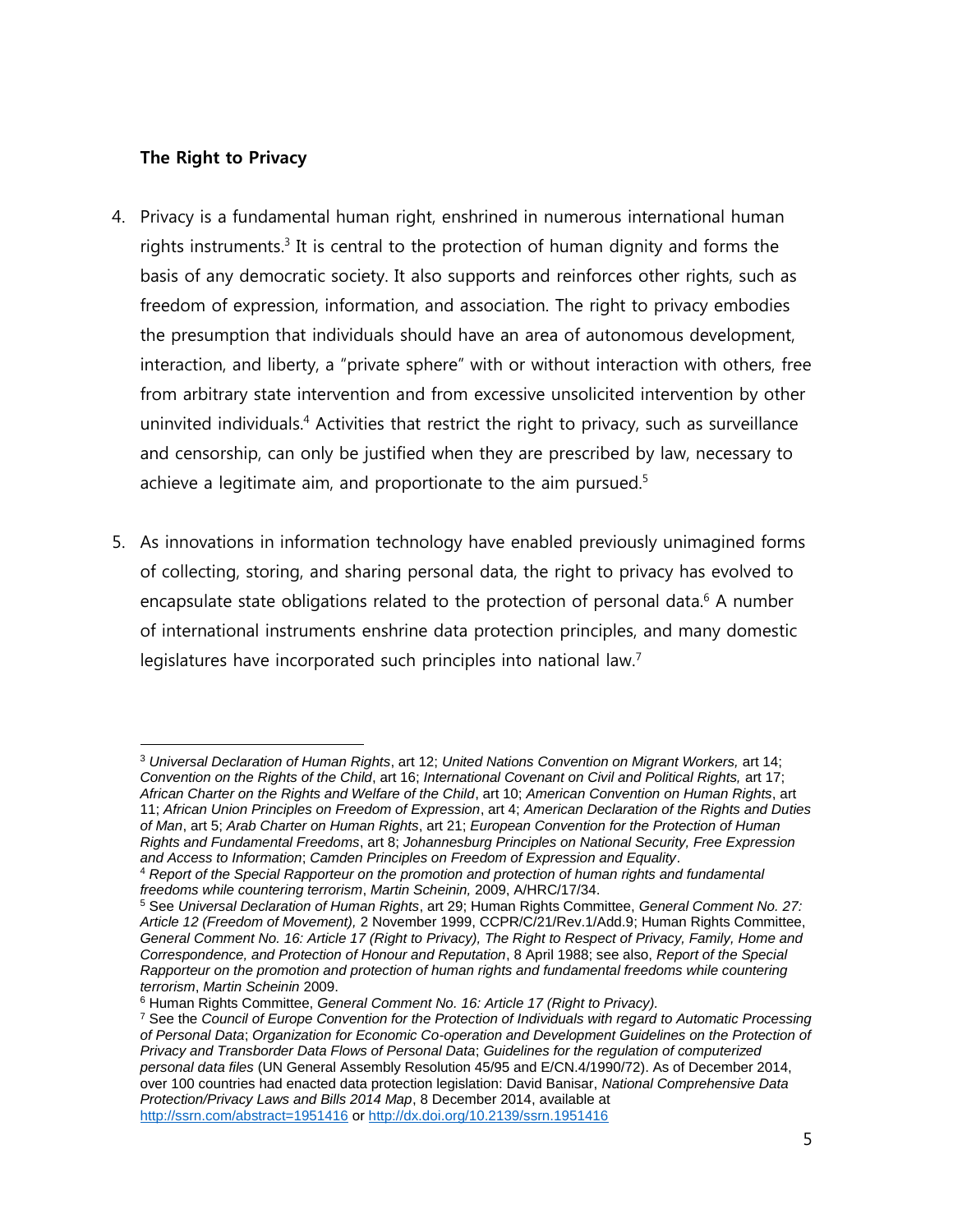#### **Domestic Law on Privacy**

6. Zimbabwe's constitution, enacted into law in 2013 after a referendum, explicitly recognises the right to privacy. Section 57 provides:

Every person has the right to privacy, which includes the right not to have

- (a) their home, premises or property entered without their permission;
- (b) their person, home, premises or property searched;
- (c) their possessions seized;
- (d) the privacy of their communications infringed; or
- (e) their health condition disclosed.
- 7. Despite constitutional recognition of the right to privacy and Zimbabwe's international obligations to uphold the right to privacy, few protections for privacy exist in Zimbabwe's domestic law.<sup>8</sup> Although in 2002 Zimbabwe enacted the "Access to Information and Protection of Privacy Act," the Act's title is a misnomer, as it does not serve to protect privacy, but instead allows the government to control aspects of the media, through measures such as the accreditation of journalists. <sup>9</sup> Zimbabwe lacks data protection legislation and does not have a data protection authority to investigate breaches of data protection principles and order redress.
- 8. As a general matter, Human Rights Watch has noted, "[In 2015, President Robert] Mugabe's government continued to ignore human rights provisions in the country's 2013 constitution, neither enacting laws to put the constitution into effect nor amending existing laws to bring them in line with the constitution and Zimbabwe's

[https://www.article19.org/data/files/pdfs/publications/zimbabwe-aippa-report.pdf.](https://www.article19.org/data/files/pdfs/publications/zimbabwe-aippa-report.pdf)

 $\overline{a}$ <sup>8</sup> Zimbabwe is a party to the *International Covenant on Civil and Political Rights* (ICCPR)*,* which protects the right to privacy: Article 17 provides "no one shall be subjected to arbitrary or unlawful interference with his privacy, family, home or correspondence, nor to unlawful attacks on his honour and reputation." The Human Rights Committee has noted that states parties to the ICCPR have a positive obligation to "adopt legislative and other measures to give effect to the prohibition against such interferences and attacks as well as to the protection of this right [privacy]." Human Rights Committee, *General Comment No. 16: Article 17 (Right to Privacy)*, para 1.

<sup>9</sup> Access to Information and Protection of Privacy Act [Chapter 10:27]. For concerns about the Act, see Article 19 and the Media Initiative of Southern Africa – Zimbabwe, *Access to Information and Protection of Privacy Act: Two years On*, 2004, available at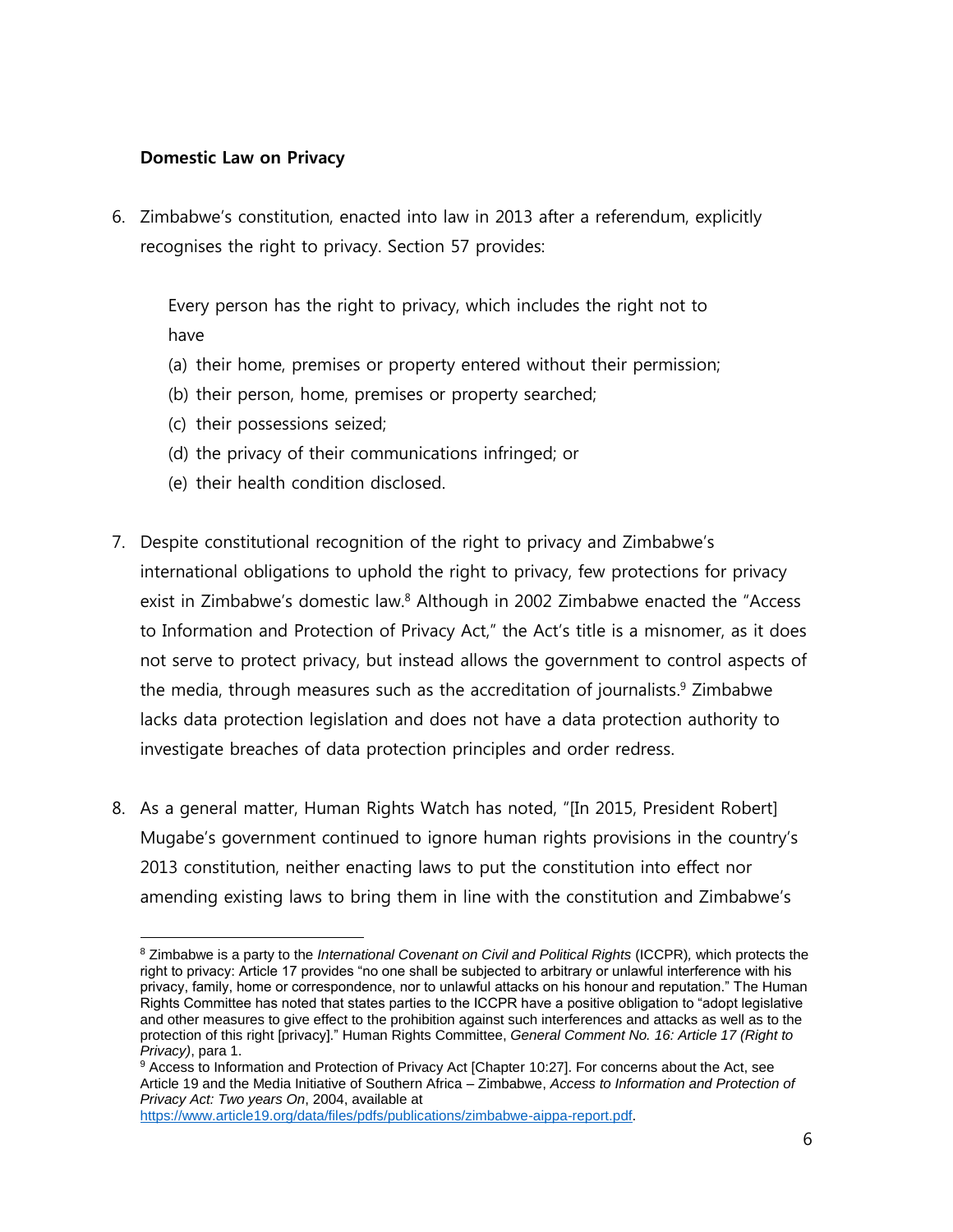international and regional human rights obligations."<sup>10</sup> Based on surveys to assess how the general public experiences the rule of law, the World Justice Project Rule of Law Index 2015 ranked Zimbabwe  $100<sup>th</sup>$  of 102 countries.<sup>11</sup>

# **Areas of Concern**

#### **Interception of Communications Act**

- 9. The Interception of Communications Act sets out the legal basis for state authorities to conduct communications surveillance.<sup>12</sup> Little information about how authorities apply and interpret the Act is publicly available; nonetheless, there are problems with the legislation itself as well as rule of law concerns that have implications for the right to privacy. The Act was enacted in 2007 and has not yet been revised to bring it into line with the 2013 constitution: the 2013 constitution protects the right to privacy, but the previous constitution did not. $13$
- 10. Five aspects of the legislation raise specific concerns with regards to international human rights standards:
	- Authorities may obtain warrants to intercept private communications through a process that is controlled by members of the executive and not subject to independent scrutiny and oversight, whether from a judicial or other monitoring body or the public.
	- The Act does not require authorities to notify individuals that they are or have been subject to surveillance and there are insufficient avenues for victims of unlawful surveillance to seek redress.
	- The Act places wide-ranging duties on telecommunications providers to facilitate state surveillance.
	- Key terms in the Act, such as "monitoring," are not clearly defined, opening the door to abuse, especially in relation to the collection and analysis of metadata.

 $\overline{a}$ <sup>10</sup> Human Rights Watch, *World Report 2016*, 2016, available at [https://www.hrw.org/world](https://www.hrw.org/world-report/2016/country-chapters/zimbabwe)[report/2016/country-chapters/zimbabwe.](https://www.hrw.org/world-report/2016/country-chapters/zimbabwe)

<sup>11</sup> *World Justice Project Rule of Law Index 2015,* available at [http://worldjusticeproject.org/rule-of-law-index.](http://worldjusticeproject.org/rule-of-law-index) <sup>12</sup> Interception of Communications Act [Chapter 11:20].

 $13$  Article 17 ("Protection from arbitrary search and entry") of the previous constitution (known as the "Lancaster Constitution") did, however, contain minimal privacy protections.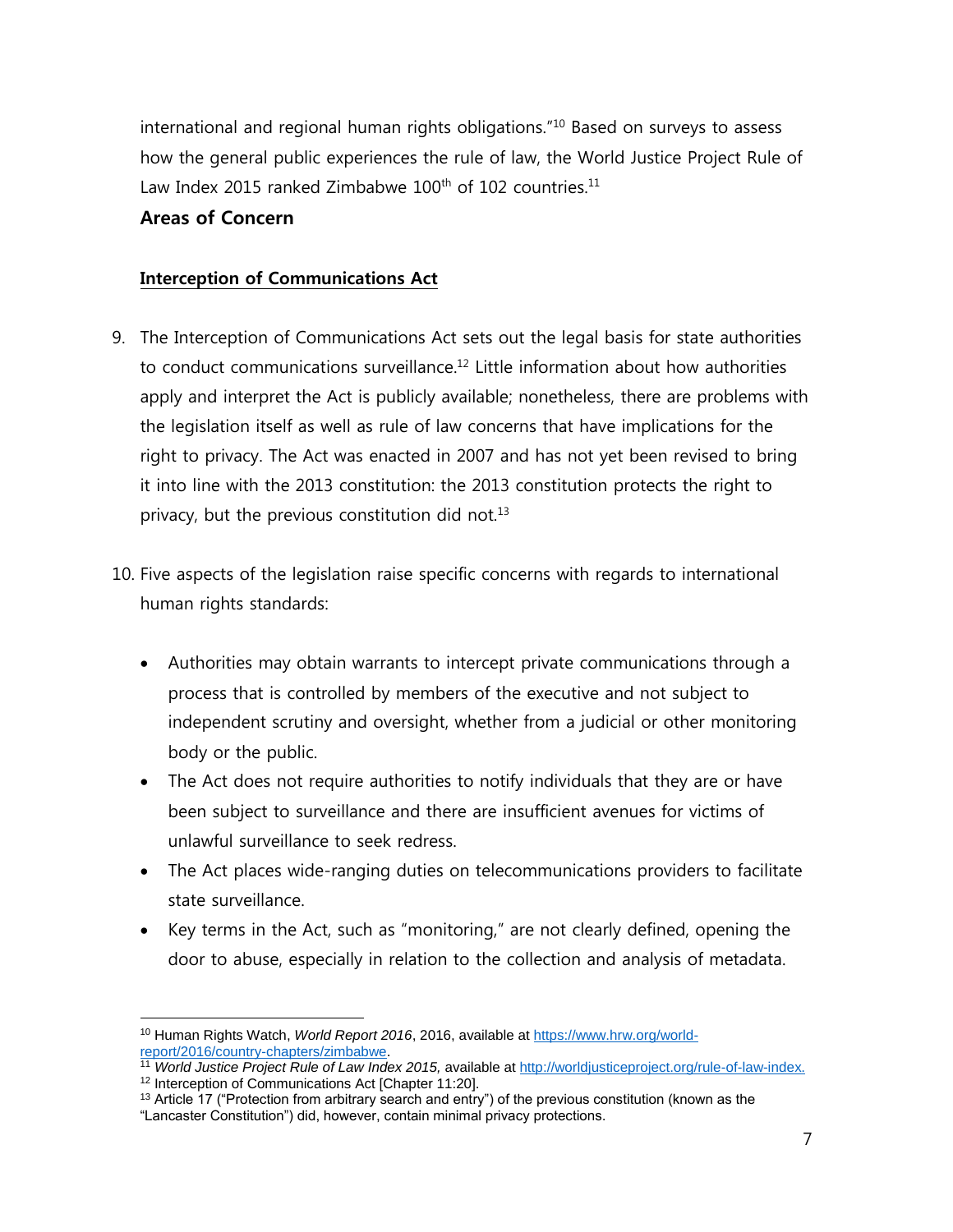• The Act has been used by government authorities to restrict access to encrypted services that allow people to communicate privately.

#### **Warrant regime**

- 11. The Interception of Communications Act "provide[s] for the lawful interception and monitoring of certain communications in the course of their transmission through a telecommunications, postal or any other related service system."<sup>14</sup> The Act defines "intercept" as "to listen to, record, or copy, whether in whole or in part" communications sent through telecommunications or radio systems and "to read or copy the contents" of communications sent by post.<sup>15</sup> Intercepting a communication without a warrant or the consent of at least one of parties to the communication is an offence punishable by a fine or imprisonment of up to five years.<sup>16</sup>
- 12. The Act authorises four senior officials (or their nominees), representing police, intelligence, national security, and tax interests, to individually make applications for warrants of interception.<sup>17</sup> An application must include information such as the name of the target of the surveillance (if known), the basis on which the warrant is sought, facts to support the application, and information on whether other means of investigation have been pursued. <sup>18</sup> Under the Act, applications are submitted to the Minister of Transport and Communications or "any other Minister to whom the President may from time to time assign the administration of [the] act," who is the only official with the power to issue a warrant of interception.<sup>19</sup> Grounds for issuing a warrant relate to the commission of crimes and threats to national security, public safety, or national economic interest. Warrants are initially valid for three months, but can be renewed.
- 13. Under international human rights standards articulated in the *International Principles* on the Application of Human Rights to Communications Surveillance, determinations

<sup>&</sup>lt;sup>14</sup> Interception of Communications Act, long title.

<sup>15</sup> Ibid, s 2(2).

<sup>16</sup> Ibid, s 3(3).

<sup>17</sup> Ibid, s 5(1): the Chief of Defence Intelligence, the Director General of National Security, the Commissioner of the Zimbabwe Republic Police, and the Commissioner General of the Zimbabwe Revenue Authority.

 $18$  Ibid, s  $5(3)$ .

 $19$  Ibid, ss 2(2) and 6.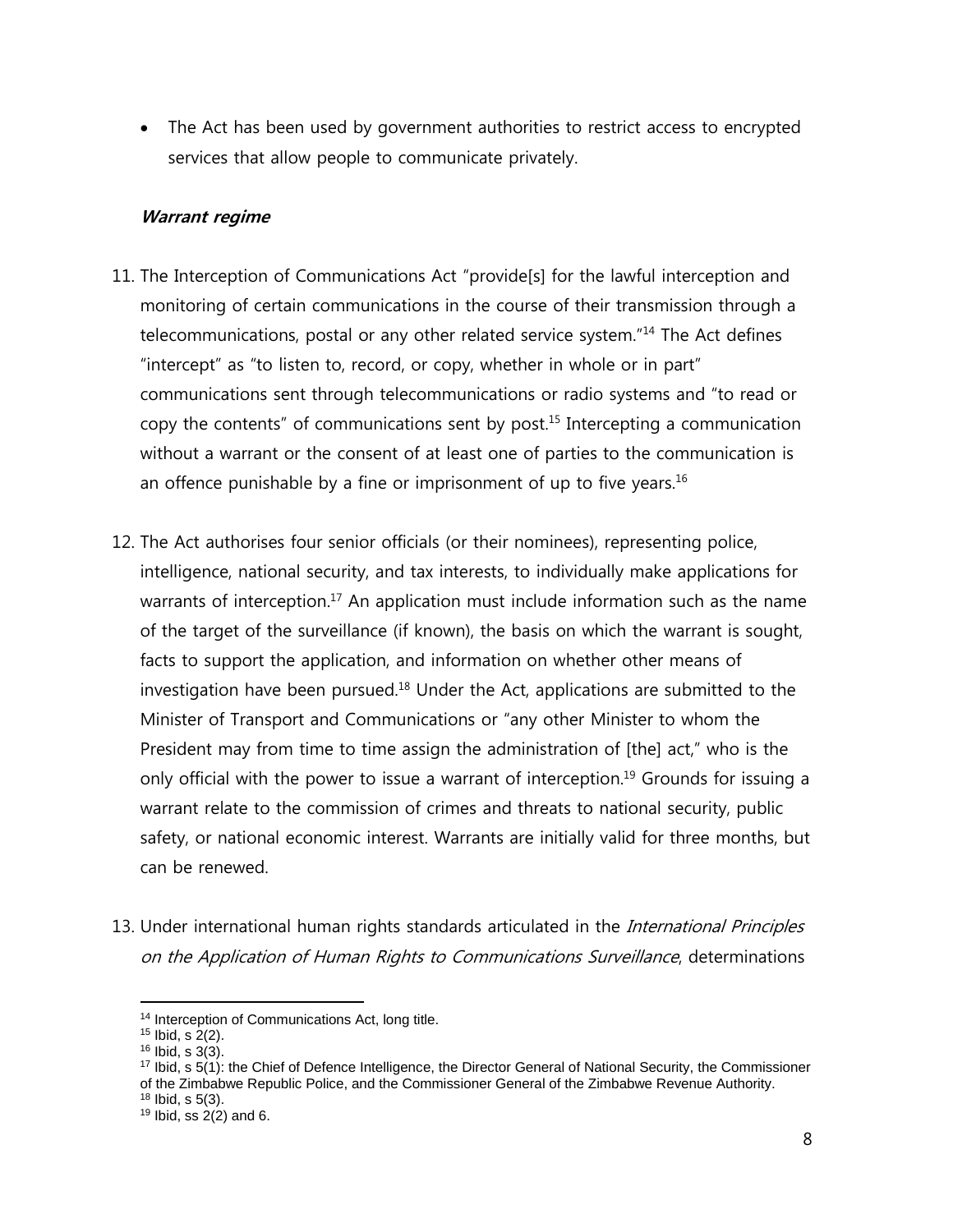concerning communications surveillance must be made by a competent judicial authority that is independent and impartial. <sup>20</sup> The Act violates these standards because the warrant regime is controlled by members of the executive and precludes independent and impartial judicial scrutiny. In 2014, using powers granted to him under the constitution, President Mugabe assigned the Act's administration to the Office of the President and Cabinet (OPC). The OPC has thus been performing the functions that the Act allocates to the Minister of Transport and Communications, such as issuing warrants of interception.<sup>21</sup> There is no public information on how these functions are exercised in practice within the OPC, which is an executive body led by the President and the Head of the Civil Service.<sup>22</sup> For ease of reference, this section uses the Act's terminology of "Minister" to refer to functions that are currently assigned to the OPC.

14. The Minister is the sole arbiter of whether the grounds for a warrant are met and determines the warrant's duration, up to a period of three months.<sup>23</sup> Before a warrant expires, or within six months of its expiry, the Minister may renew a warrant for an additional three month period "for good cause shown by [the applicant]", a vague term whose interpretation is left to the Minister. <sup>24</sup> In some circumstances (when the warrant relates to a particular limited set of crimes), the Minister must consult the Prosecutor-General about the renewal; there is no requirement that the Prosecutor-General consent to the renewal, only that he is consulted.<sup>25</sup> Under the constitution, the Prosecutor-General is an independent and non-partisan office, whose holder is

<sup>20</sup> See "Competent Judicial Authority," *International Principles on the Application of Human Rights to Communications Surveillance*, 2014, available a[t https://en.necessaryandproportionate.org/.](https://en.necessaryandproportionate.org/) The *International Principles* were developed by a range of civil society groups, as well as industry and international experts in communications surveillance law, policy, and technology. They "provide civil society groups, industry, States, and others with a framework to evaluate whether current or proposed surveillance laws and practices are consistent with human rights." *International Principles on the Application of Human Rights to Communications Surveillance*.

<sup>&</sup>lt;sup>21</sup> Statutory Instrument 19 of 2014, Assignment of Functions (Office of the President and Cabinet). The Statutory Instrument states that functions were assigned "in terms of s 104(1) of the Constitution, as read with s  $37(2)$  of the Interpretation Act."

<sup>&</sup>lt;sup>22</sup> See "Office of the President and Cabinet," available at [http://www.opc.gov.zw/.](http://www.opc.gov.zw/)

<sup>23</sup> Interception of Communications Act, s 7(1).

 $24$  Ibid, s  $7(2)$ .

 $25$  Ibid, s  $7(1)$ . The Act itself specifies the Attorney-General must be consulted, but following the 2013 constitution, functions that were assigned to the Attorney-General are now the responsibility of the Prosecutor-General.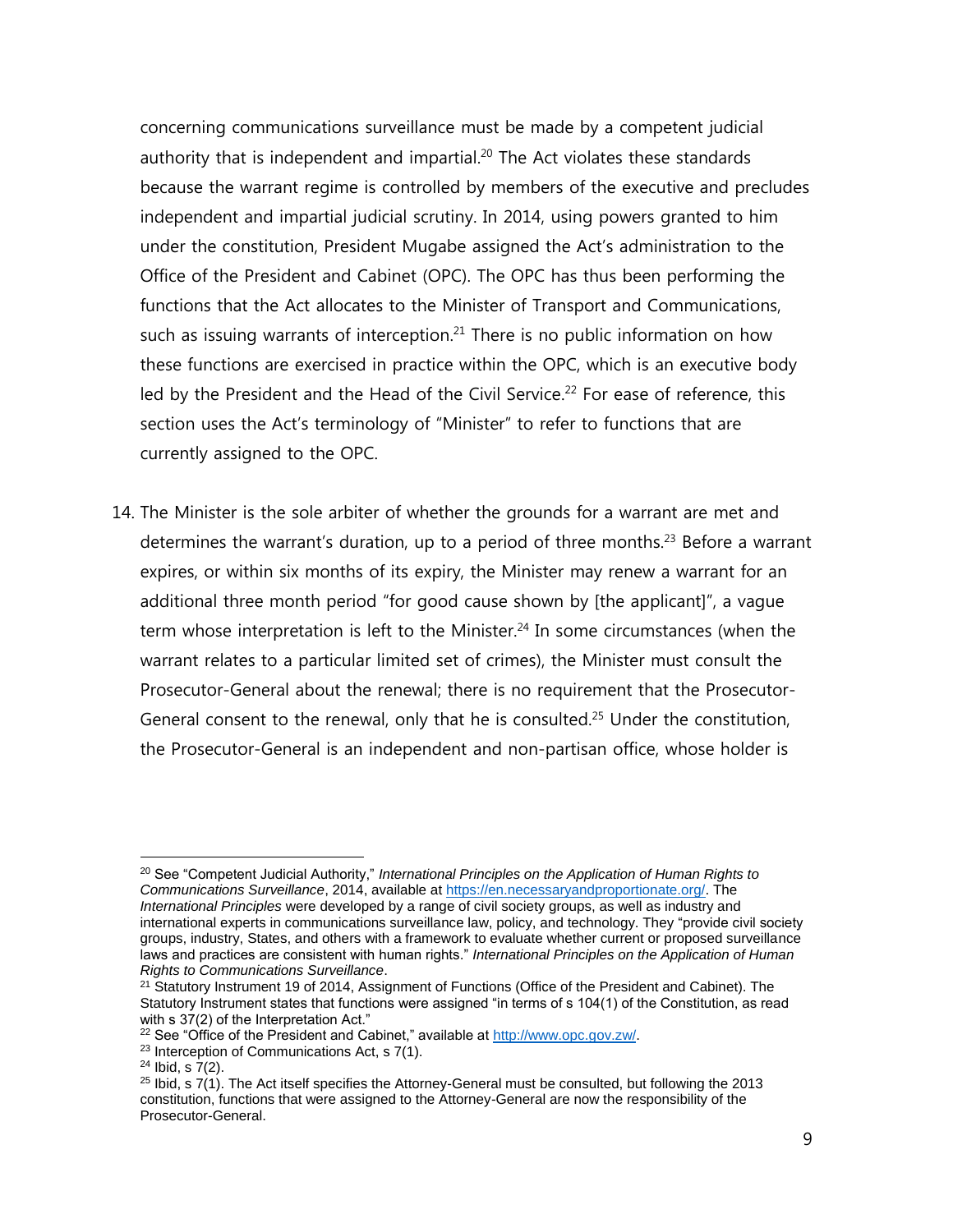appointed in the same way judges are appointed. <sup>26</sup> In February 2016, the incumbent Prosecutor-General was arrested on charges that appear politically motivated.<sup>27</sup>

- 15. Judicial authorities become involved in the interception warrant regime only if officials seek a second renewal for a warrant relating to certain crimes (such as murder) or a third renewal for a warrant relating to all other grounds. At that point, the Administrative Court, a statutory court that deals with matters such as liquor licensing and administrative decisions by local authorities, may renew the warrant for periods of up to three months.<sup>28</sup> The Act contains no limit on the number of times the Administrative Court may renew a warrant.
- 16. The Administrative Court operates in an environment where judicial independence may be difficult to maintain. Although Zimbabwe's Constitution contains protections for judicial independence, judges have been subject to intimidation and pressure from political actors: for example, in March 2015, the International Bar Association's Human Rights Institute condemned comments made by President Mugabe about a case brought by two former members of the ruling party, ZANU-PF, in which the President questioned the right of the courts to examine the case; the International Bar Association Executive Director declared that President Mugabe's "continued undermining of the independence of the judiciary [was] unacceptable."<sup>29</sup>
- 17. International human rights standards require that every decision to undertake communications surveillance is made on the grounds that the surveillance is

 $\overline{a}$ <sup>26</sup> Constitution of Zimbabwe, ss 259 ("Prosecutor-General and other officers") and 260 ("Independence of Prosecutor-General"). The President appoints the Prosecutor-General on the advice of the Judicial Service Commission (established under s 189 of the constitution), a body that is designed to have some measure of independence from the executive.

<sup>&</sup>lt;sup>27</sup> The Prosecutor-General was arrested on charges of abuse of office and defeating the course of justice; the basis for the arrest was an allegation that he dropped charges against two people suspected of being part of an alleged plot to bomb a dairy farm owned by the President and his wife. Human Rights Watch has called the alleged plot "highly suspect." Peta Thornycroft, and Aislinn Laing, "Zimbabwe's prosecutor-general arrested 'for failing to take up Mugabe dairy bombing plot,'" *The Telegraph,* 3 February 2016, available at [http://www.telegraph.co.uk/news/worldnews/africaandindianocean/zimbabwe/12136906/Zimbabwes](http://www.telegraph.co.uk/news/worldnews/africaandindianocean/zimbabwe/12136906/Zimbabwes-prosecutor-general-arrested-for-failing-to-take-up-Mugabe-dairy-bombing-plot.html)[prosecutor-general-arrested-for-failing-to-take-up-Mugabe-dairy-bombing-plot.html.](http://www.telegraph.co.uk/news/worldnews/africaandindianocean/zimbabwe/12136906/Zimbabwes-prosecutor-general-arrested-for-failing-to-take-up-Mugabe-dairy-bombing-plot.html)

 $28$  Interception of Communications Act, s  $7(2)(b)$ , (3), and (4). See "Administrative Court – Judicial Service Commission," available a[t http://www.jsc.org.zw/index.php/court-addresses-judges/administration-court.](http://www.jsc.org.zw/index.php/court-addresses-judges/administration-court) <sup>29</sup> Constitution of Zimbabwe, ss 164 and 180; "President Mugabe comments undermining the independence of the judiciary in Zimbabwe condemned by IBAHRI," *International Bar Association,* press release, 16 March 2015, available at [http://www.ibanet.org/Article/Detail.aspx?ArticleUid=e8abed5a-b67d-4bfa-810f](http://www.ibanet.org/Article/Detail.aspx?ArticleUid=e8abed5a-b67d-4bfa-810f-a6c5e4b574a8)[a6c5e4b574a8.](http://www.ibanet.org/Article/Detail.aspx?ArticleUid=e8abed5a-b67d-4bfa-810f-a6c5e4b574a8)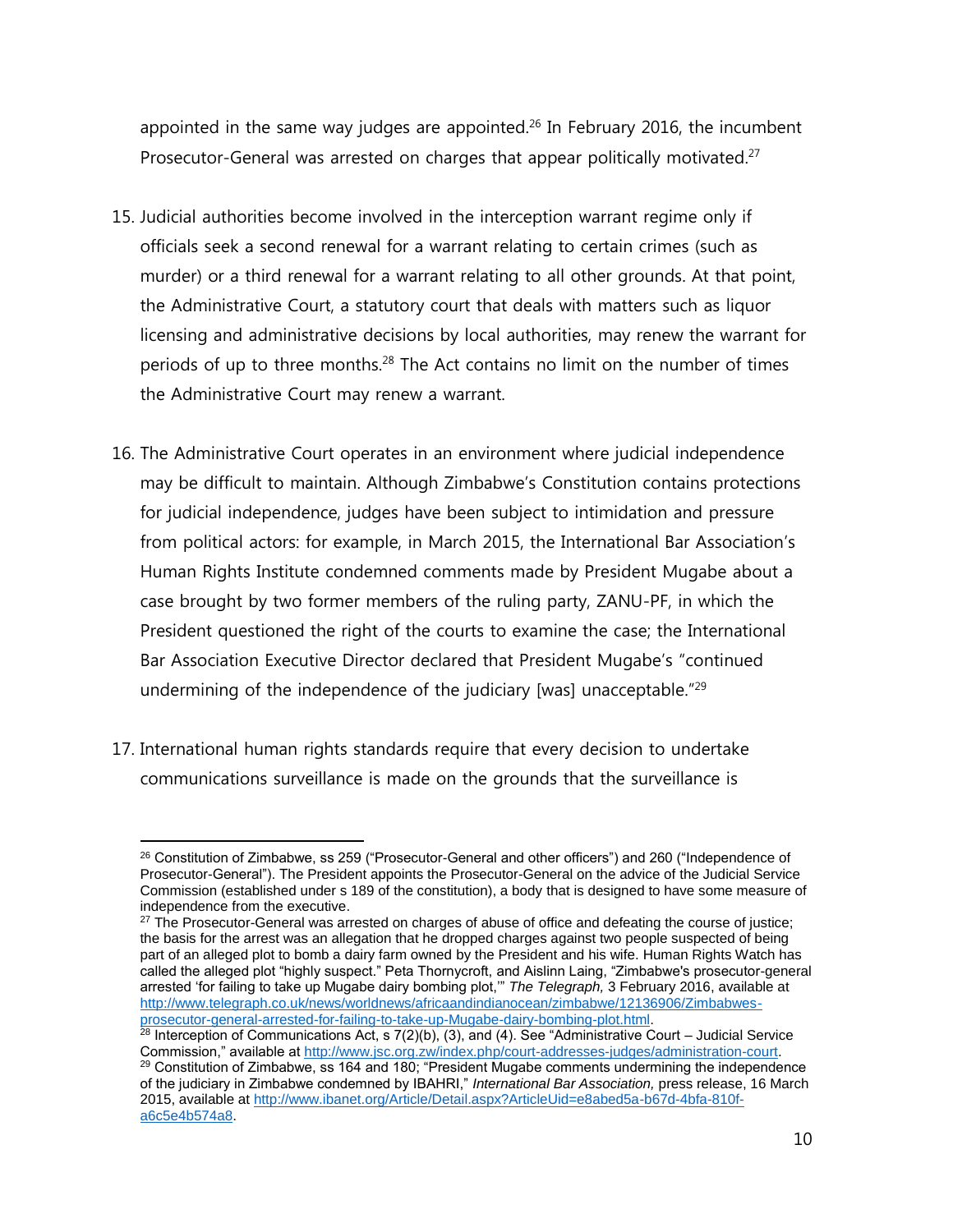necessary to achieve a legitimate aim and proportionate to the aim pursued. <sup>30</sup> The Act fails to prescribe a test of necessity and proportionality and instead grants the Minister broad discretion to issue warrants. The Minister is empowered to issue a warrant "if there are reasonable grounds for the Minister to believe" that it is necessary to gather information concerning "an actual threat to national security or any compelling national economic interest" or "a potential threat to public safety or national security."<sup>31</sup> The legislation provides no guidance for determining whether an actual or potential threat exists or on the meaning of the terms "national security," "public safety," and "national economic interest." The Minister may also issue a warrant if he or she has reasonable grounds to believe that certain offences "are being or will probably be committed.<sup>"32</sup> The offences covered by the Act range significantly in terms of seriousness: they include murder and robbery, but also offences "relating to the unlawful possession of, or dealing in, precious metals" and breaches of regulations governing foreign currency exchange.<sup>33</sup>

18. Best practices around warrants authorising communications surveillance highlight the importance of transparency, in the form of published reports containing aggregated information on warrants, and public oversight, through independent oversight mechanisms that have the ability to hold authorities accountable.<sup>34</sup> Under the Act, the only oversight of the warrant regime comes from Prosecutor-General, but there is secrecy surrounding the process. The Prosecutor-General receives an annual summary from the Minister detailing "the particulars of every warrant which, during that calendar year, was issued by him or her but not renewed."<sup>35</sup> However, this

<sup>30</sup> See "Legality," "Legitimate Aim," "Necessity," "Adequacy," and "Proportionality," *International Principles on the Application of Human Rights to Communications Surveillance*.

 $31$  Interception of Communications Act, s  $6(1)(a)-(c)$ .

 $32$  Ibid, s  $7(1)$ .

<sup>&</sup>lt;sup>33</sup> These are offences falling under the Third Schedule or in paragraphs 1-8 of the Ninth Schedule to the Criminal Procedure and Evidence Act [Chapter 9:07]. Offences for which an interception warrant can be sought also include "a serious offence by an organised criminal group," (s 6(1)(a)(i)). The Act defines "an organised criminal group" broadly, as "a structured group of three or more persons, existing for a period of time and acting in concert with the aim of committing one or more serious offences in order to obtain, directly or indirectly, a financial or other material benefit"; a "serious offence" is defined as "conduct constituting an offence punishable by a maximum deprivation of liberty of at least four years or a more serious penalty" (s 2(1)).Offences that are punishable by a maximum of four years or more of imprisonment include perjury, assault, and illegal abortion. Criminal Law (Codification and Reform) Act [Chapter 9:23]. See Nhlanhla Ngwenya, "Surveillance under the garb of rule of law," in GISWatch, *Communications Surveillance in the Digital Age,* 2014, available a[t https://giswatch.org/en/country-report/communications](https://giswatch.org/en/country-report/communications-surveillance/zimbabwe)[surveillance/zimbabwe.](https://giswatch.org/en/country-report/communications-surveillance/zimbabwe)

<sup>34</sup> See "Transparency" and "Public Oversight," *International Principles on the Application of Human Rights to Communications Surveillance*.

<sup>&</sup>lt;sup>35</sup> Interception of Communications Act, s 19.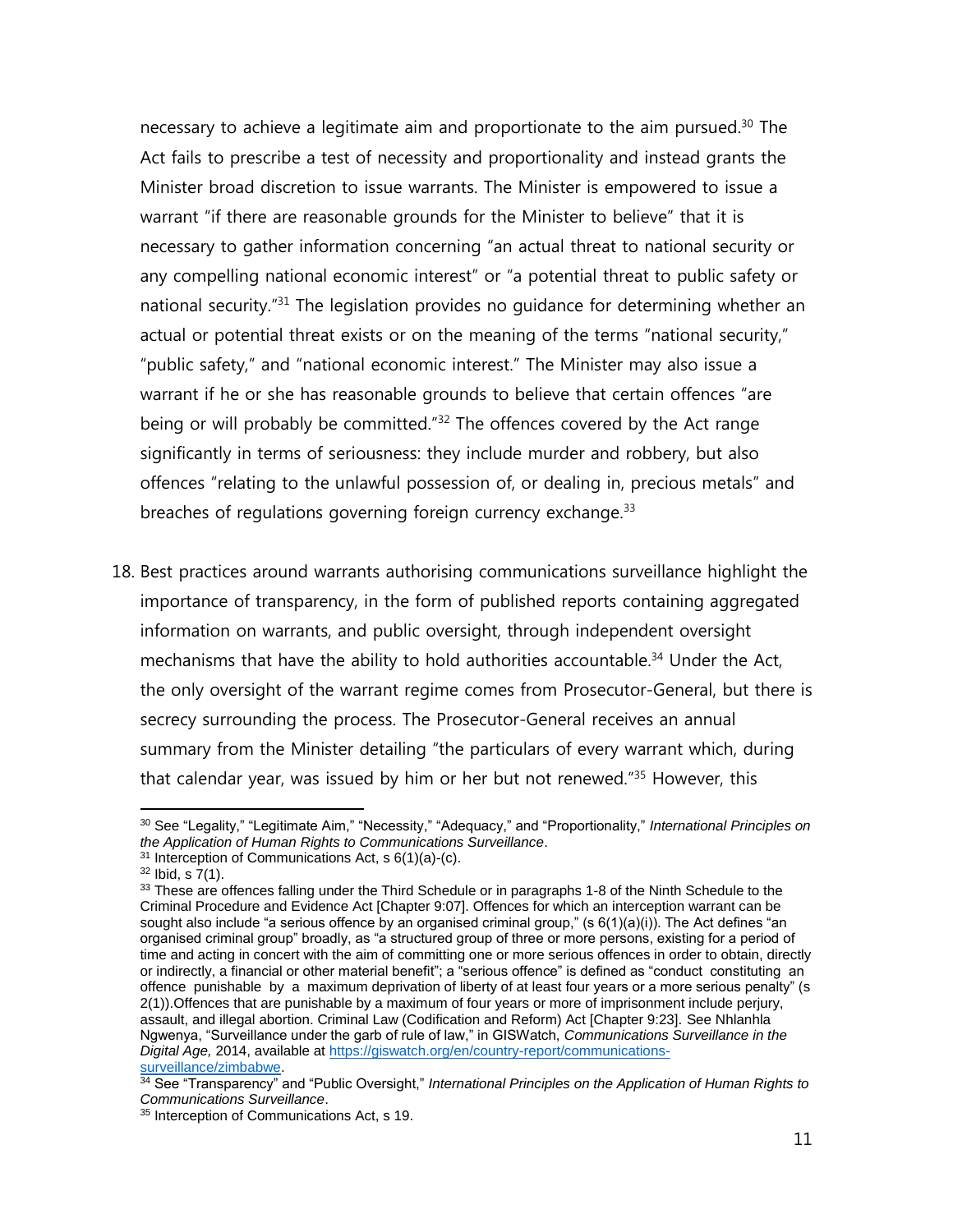information is not made public in any form. The Prosecutor-General can also request additional information from the Minister and make binding recommendations to the Minister; however, these recommendations are not public.<sup>36</sup> There is no additional mechanism for independent parliamentary or judicial oversight of the regime as a whole.

# **Notification**

- 19. According to international human rights standards, as a general matter, every person who is subject to surveillance should be notified of the decision authorising surveillance; delays may be justified only in limited circumstances, such as when notification would seriously jeopardise the purpose of the surveillance, and for a limited time, usually until the reason for the delay no longer exists.<sup>37</sup> While the Act allows individuals to appeal a decision to the Administrative Court once they have been "notified or becom[e] aware" of a warrant, the Act itself does not require authorities to notify individuals that they are or have been the subject of a warrant and renewal proceedings.<sup>38</sup>
- 20. Proceedings in the Administrative Court under the Act are ex parte, meaning that the targeted person or group is not notified about the proceeding or represented at it.<sup>39</sup> Consequently, individuals may only become aware that they have been under surveillance if they are charged with a criminal offence and evidence obtained through surveillance is presented in court. In all other cases, there is no official route by which they may be notified of the surveillance decision, greatly undermining the possibility of obtaining redress for illegal surveillance through the courts. Individuals also struggle to obtain redress for rights violations outside the court system as Zimbabwe's Human Rights Commission is underfunded and generally considered ineffective.<sup>40</sup>

<sup>36</sup> Ibid, s 19(c).

<sup>37</sup> See "User Notification," *International Principles on the Application of Human Rights to Communications Surveillance*.

 $38$  Interception of Communications Act, s 18(1). The right to administrative justice is guaranteed under s 68 of the Constitution of Zimbabwe; the Administrative Justice Act [Chapter 10:28] "provide[s] for the right to administrative action and decisions that are lawful, reasonable and procedurally fair."

 $39$  Interception of Communications Act, s  $7(2)(b)$ ,  $(3)$ , and  $(4)$ .

<sup>40</sup> See United Kingdom Home Office*, Country Information and Guidance: Zimbabwe: Political Opposition to ZANU-PF*, October 2014, p 15, available at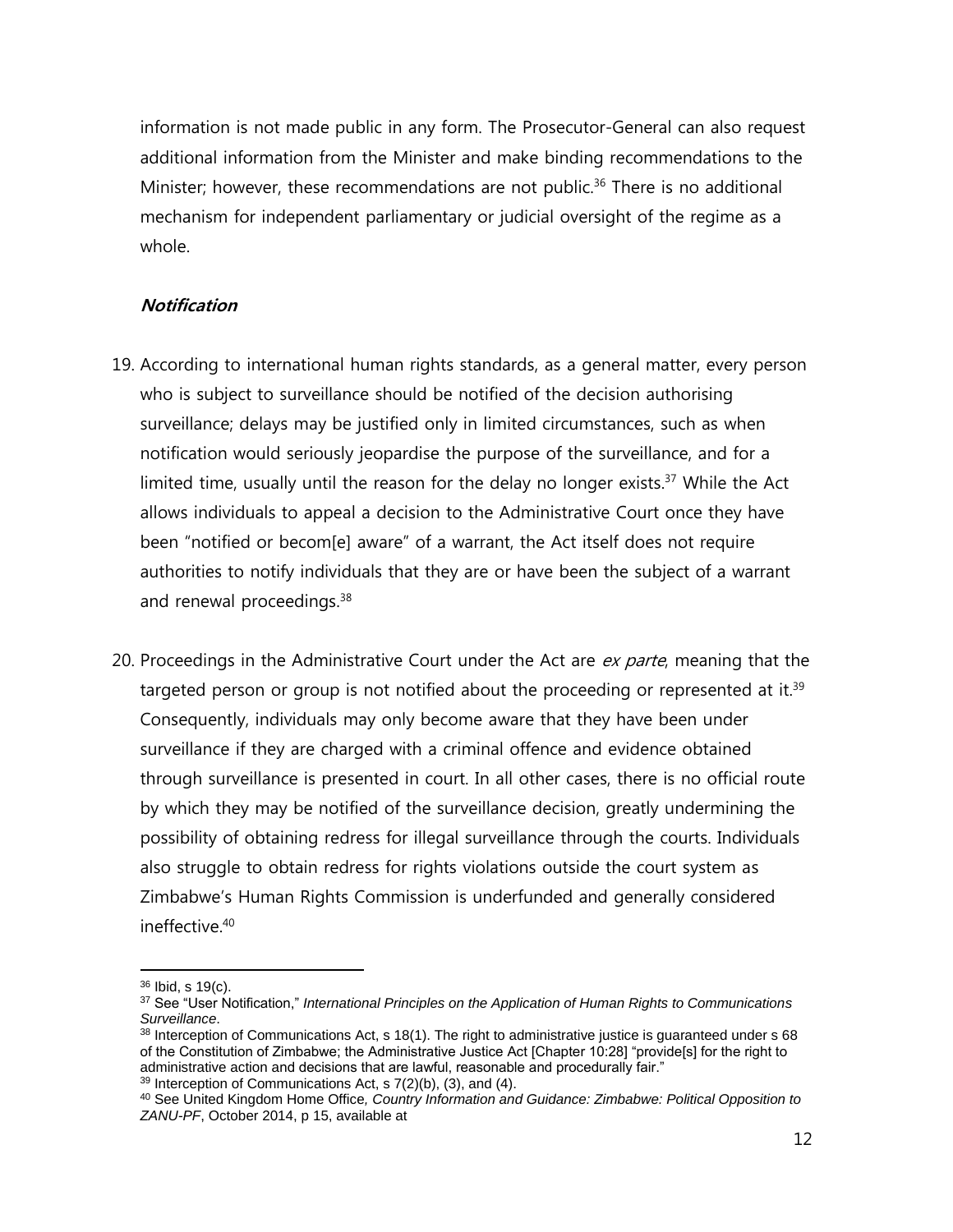### **Duties of telecommunications providers**

- 21. To achieve its purposes, the Act requires every service provider to "provide a telecommunications service which has the capacity to be intercepted" and to ensure that "its services are capable of rendering real time and full time monitoring facilities for the interception of communications," among other duties.<sup>41</sup> (The Act defines "service provider" as "the provider of a postal service or telecommunications service," which includes internet service providers.<sup>42</sup>) In practice, this means that service providers must install, at their own expense, any surveillance technology the government demands. Three of the largest service providers, Econet, TelOne and Telecontract, are believed to have complied with this requirement.<sup>43</sup> A refusal by a service provider to assist the government with interception can result in imprisonment of up to three years and a fine.<sup>44</sup>
- 22. The Act may also require service providers to retain massive amounts of data about their customers and their communications, potentially indefinitely, for retrospective querying and analysis by authorities. A provision in the Act requires telecommunication service providers to "store call-related information in accordance with a directive [issued under the Act]."45 "Call-related information," is defined in the Act to include "information that identifies the origin, destination, termination, duration ... of each communication generated or received by a customer or user ... and, where applicable, the location of the user within the telecommunications system."<sup>46</sup> (Although this definition appears to refer to mobile and fixed-line telephone calls, the definitions of "call" and "telecommunication system" indicate that

 $\overline{a}$ 

<sup>45</sup> Ibid, s 12(1)(b).

[https://www.gov.uk/government/uploads/system/uploads/attachment\\_data/file/364128/CIG\\_Zimbabwe\\_Politi](https://www.gov.uk/government/uploads/system/uploads/attachment_data/file/364128/CIG_Zimbabwe_Political_Opposition_v1_0.pdf) [cal\\_Opposition\\_v1\\_0.pdf;](https://www.gov.uk/government/uploads/system/uploads/attachment_data/file/364128/CIG_Zimbabwe_Political_Opposition_v1_0.pdf) Zimbabwe Human Rights NGO Forum, *Zimbabwe: Human Rights, Rule of Law & Democracy 2013*, 2013, p 55, available a[t http://www.hrforumzim.org/wp](http://www.hrforumzim.org/wp-content/uploads/2014/01/HumanRights-RuleofLaw-Democracy20131.pdf)[content/uploads/2014/01/HumanRights-RuleofLaw-Democracy20131.pdf.](http://www.hrforumzim.org/wp-content/uploads/2014/01/HumanRights-RuleofLaw-Democracy20131.pdf)

 $41$  Interception of Communications Act, ss 12(1)(a) and 9(1) (c).

 $42$  Ibid, s  $2(1)$ .

<sup>&</sup>lt;sup>43</sup> Arthur Gwagwa and Charlie Blagbrough, "State Surveillance in the digital age: the implications for freedom of expression and the right to privacy," *Zimbabwe Human Rights NGO Forum,* 4 June 2013, available at [http://www.hrforumzim.org/wp-content/uploads/2013/06/Are-privacy-and-expression-protected](http://www.hrforumzim.org/wp-content/uploads/2013/06/Are-privacy-and-expression-protected-in-Zimbabwe_.pdf)[in-Zimbabwe\\_.pdf](http://www.hrforumzim.org/wp-content/uploads/2013/06/Are-privacy-and-expression-protected-in-Zimbabwe_.pdf)

<sup>44</sup> Interception of Communications Act, s 9(2). The Act does not specify which employees or officers of the service provider may be subject to imprisonment.

 $46$  Ibid, s  $2(1)$ .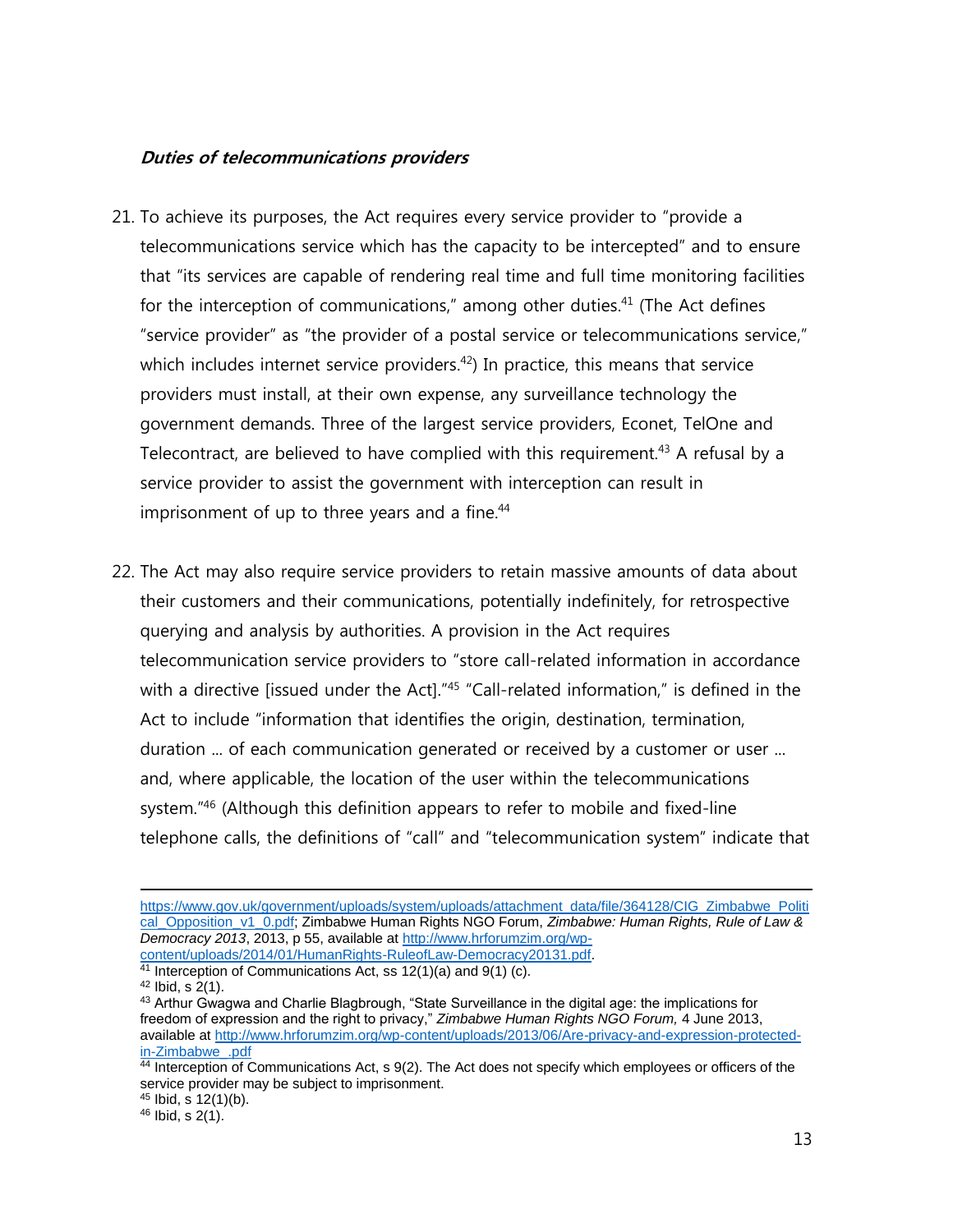service providers may also be required to retain information about communications sent through the internet, such as email. $47$ )

23. The Zimbabwe Human Rights NGO Forum understands that a directive requiring providers to retain call-related information has been issued, but to date, it has not been publicly available. Placing extensive mandatory data retention requirements on telecommunications providers, such as telephone companies and internet service providers, contravenes international human rights standards; mandatory and indiscriminate retention of communications data is a serious interference with the right to privacy that goes beyond what is strictly necessary to respond to legitimate law enforcement needs.<sup>48</sup>

#### **Definitions**

24. The Act's failure to clearly include metadata within the definition of "intercept" means that authorities may consider themselves free to collect, retain, and analyse metadata without seeking a warrant. Metadata is "data about data," and includes information such as the subject line of an email and where a phone call was made. Cumulatively, metadata can reveal more about an individual than the contents of communications; using metadata, comprehensive profiles of individuals, their movements, habits, friends, and communities can be built.<sup>49</sup> The Special Rapporteur on Freedom of Expression has noted that analysis of metadata "can be both highly revelatory and invasive, particularly when data is combined and aggregated."<sup>50</sup>

<sup>48</sup> See *The right to privacy in the digital age,* Annual report of the United Nations High Commissioner for Human Rights and reports of the Office of the High Commissioner and the Secretary-General, 2014, A/HRC/27/37, available at

 $\overline{a}$  $47$  The terms "call" and "telecommunications system" are defined in s 2 of the Postal and Telecommunications Act [Chapter 12:05]; these definitions apply by virtue of s 2(2) of the Interception of Communications Act.

[http://www.ohchr.org/EN/HRBodies/HRC/RegularSessions/Session27/Documents/A.HRC.27.37\\_en.pdf;](http://www.ohchr.org/EN/HRBodies/HRC/RegularSessions/Session27/Documents/A.HRC.27.37_en.pdf) see also Court of Justice of the European Union, *Judgment in Joined Cases C-293/12 and C-594/12, Digital Rights Ireland and Seitlinger and Others*, 8 April 2014.

<sup>49</sup> See Jane Mayer, "What's the Matter with Metadata," *The New Yorker*, 6 June 2013, available at [http://www.newyorker.com/news/news-desk/whats-the-matter-with-metadata.](http://www.newyorker.com/news/news-desk/whats-the-matter-with-metadata)

<sup>50</sup> *Report of the Special Rapporteur on the promotion and protection of the right to freedom of opinion and expression, Frank La Rue*, April 2013, A/HRC/23/40, para 15, available at [http://www.ohchr.org/Documents/HRBodies/HRCouncil/RegularSession/Session23/A.HRC.23.40\\_EN.pdf.](http://www.ohchr.org/Documents/HRBodies/HRCouncil/RegularSession/Session23/A.HRC.23.40_EN.pdf)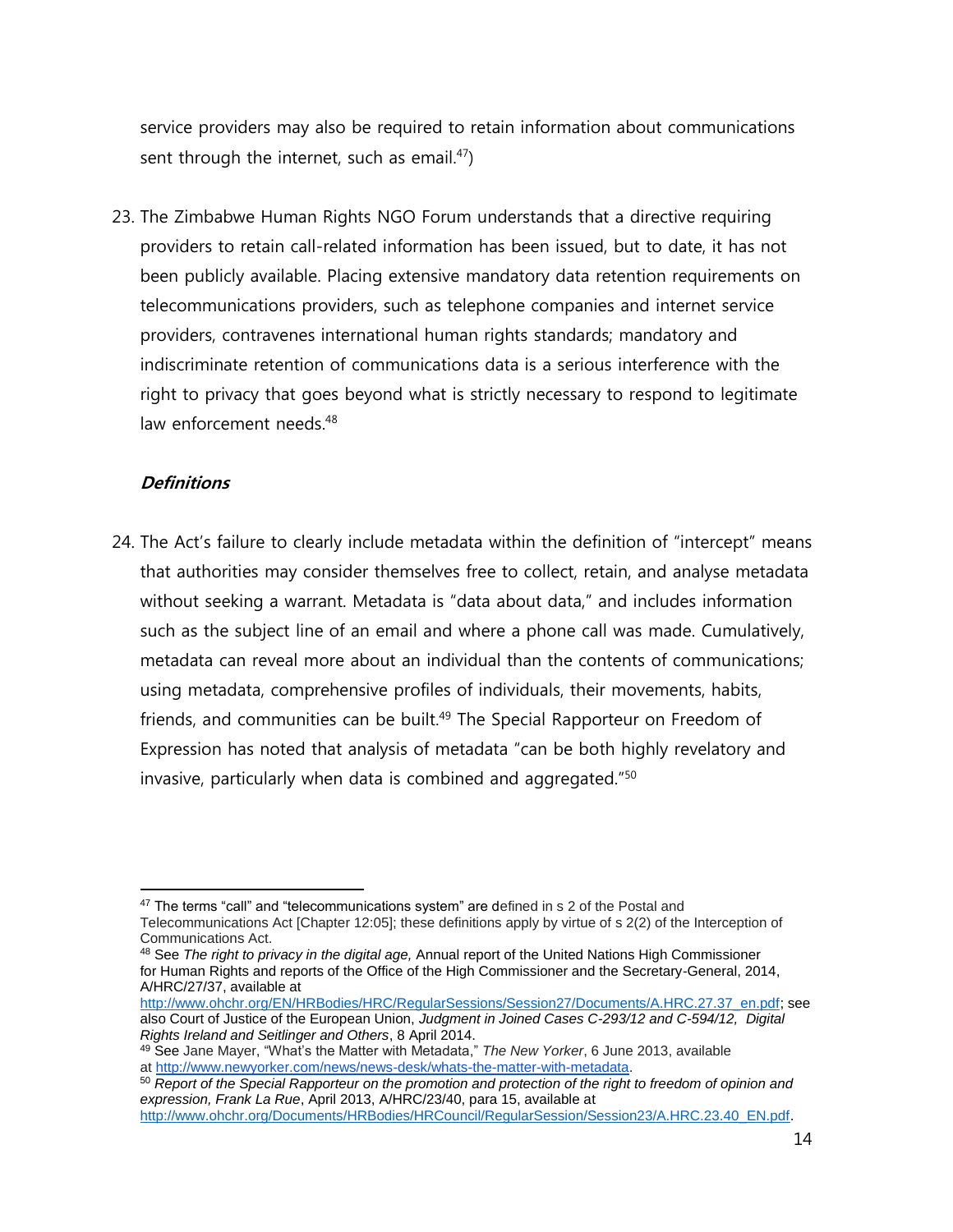- 25. The Act's definition of "intercept" ("to listen to, record, or copy, whether in whole or in part" communications sent through telecommunications or radio systems) appears directed at the contents of communications, and not metadata. Additionally, the "call-related information" that service providers must store, which includes a broad range of metadata, is excluded by implication from the warrant regime: warrants are required only to "intercept a communication in the course of its transmission" and call-related information is automatically stored by service providers, rather than intercepted in the course of a communication.
- 26. Furthermore, although one of the Act's purposes is to provide for the "monitoring of certain communications," the term "monitoring" is undefined and seemingly not covered by the warrant regime. The Act requires service providers to "allow monitoring" and refers to "monitoring agents" without elaboration.<sup>51</sup> The Act also provides for the establishment of a "Monitoring of Interception of Communications Centre" (MICC) that "shall be the sole facility through which authorised interceptions shall be effected."<sup>52</sup> Under the Act, service providers transmit intercepted communications and call-related information about specific targets to the MICC.<sup>53</sup> Even though one of the Act's primary purposes is "to provide for the establishment of a monitoring centre," the Act does not set out the MICC's functions clearly or prescribe any sort of oversight of its operations.<sup>54</sup>

# **Restrictions on services using encryption**

27. Using the Act as a justification, the government agency that controls the licensing regime for service providers has placed restrictions on the technology that providers may offer to customers, limiting individuals' ability to communicate privately. Although the Act does not specifically ban the use of encryption technology, the Postal and Telecommunications Regulatory Authority (POTRAZ) interprets broadly worded language in the Act as an authorisation for that agency to ban encrypted services. In 2011, POTRAZ banned encrypted messaging services provided on Blackberry phones, arguing they violated the Act because the Act requires that all

<sup>51</sup> Interception of Communications Act, s 9(h)(i) and (ii).

<sup>52</sup> Ibid, s 4(2).

<sup>53</sup> Ibid, s 9(1)(f).

<sup>54</sup> Ibid, long title.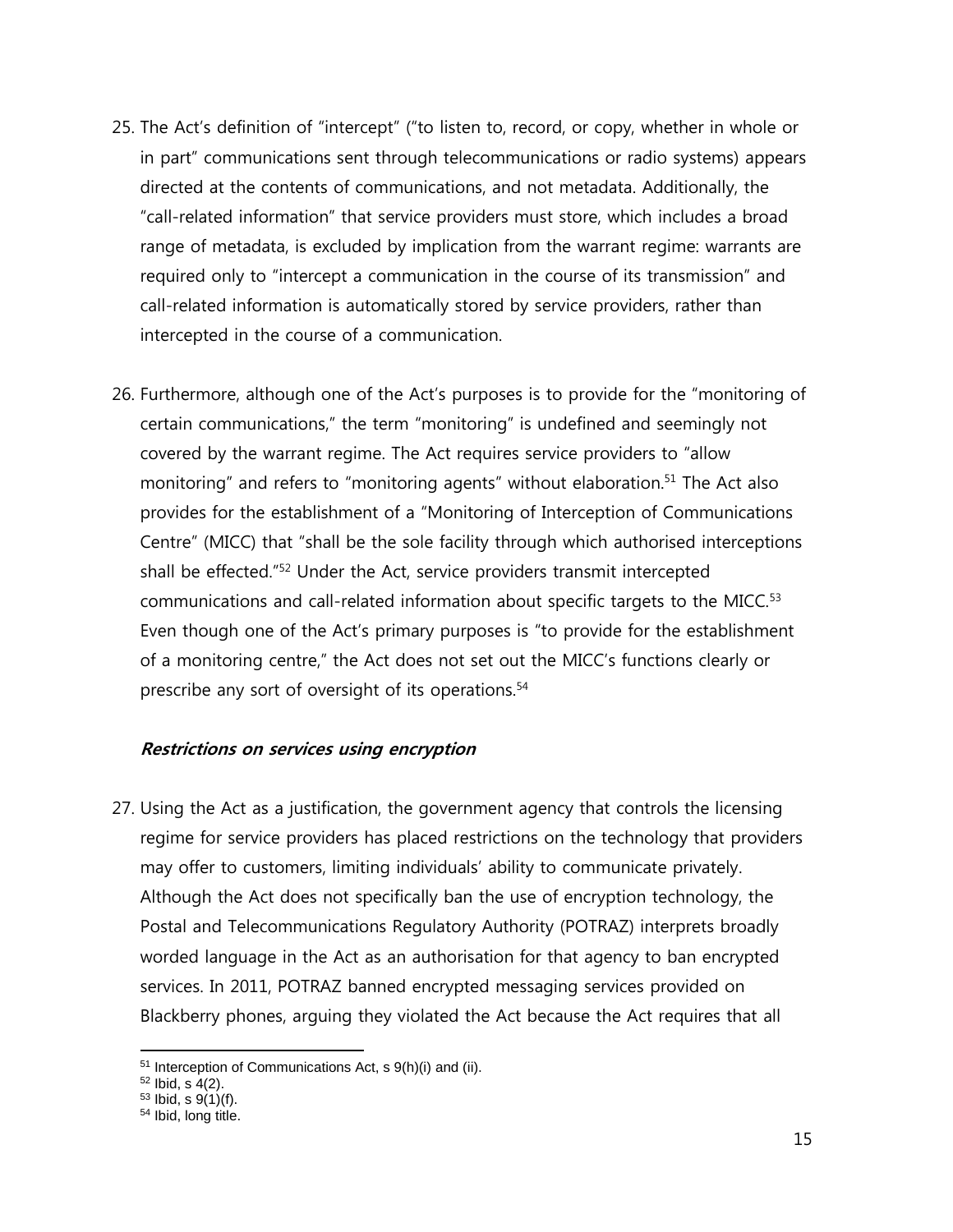services must have "the capability to be intercepted."<sup>55</sup> As of March 2016, this ban remains in place. Service providers' ability to challenge actions by POTRAZ is limited as POTRAZ is strongly aligned with the President: the Office of the President and Cabinet administers POTRAZ's governing legislation and POTRAZ's board is appointed by the President.<sup>56</sup>

28. Bans on the use of encryption technology violate the right to privacy and the right to freedom of expression. As the Special Rapporteur on Freedom of Expression has noted, "Encryption and anonymity provide individuals and groups with a zone of privacy online to hold opinions and exercise freedom of expression without arbitrary and unlawful interference or attack.<sup>"57</sup> Consequently, "Outright prohibitions on the individual use of encryption technology disproportionately restrict freedom of expression, because they deprive all online users in a particular jurisdiction of the right to carve out private space for opinion and expression."<sup>58</sup>

#### **SIM Card Registration and the Central Subscriber Information Database**

29. Compulsory SIM card registration and the retention of information about mobile phone users in a centralised database threaten the right to privacy in Zimbabwe. SIM card registration undermines the ability of users to communicate anonymously and disproportionately disadvantages the most marginalised groups in a society. <sup>59</sup> It can have a discriminatory effect by excluding users from accessing mobile networks. It also facilities surveillance and makes tracking and monitoring of users easier for authorities, concerns that are especially acute in countries with conflict, political instability, and civil society suppression. In Zimbabwe, these concerns compound due

 $\overline{a}$ <sup>55</sup> See "Blackberry Messenger a dream," *The Zimbabwean*, 5 June 2012, available at [http://www.thezimbabwean.co/2012/06/blackberry-messenger-a-dream/;](http://www.thezimbabwean.co/2012/06/blackberry-messenger-a-dream/) Janet Shoko, "BlackBerry to go full throttle in Zimbabwe," 9 April 2014, available at [http://www.theafricareport.com/Southern-Africa/blueberry-to](http://www.theafricareport.com/Southern-Africa/blueberry-to-go-full-throttle-in-zimbabwe.html)[go-full-throttle-in-zimbabwe.html.](http://www.theafricareport.com/Southern-Africa/blueberry-to-go-full-throttle-in-zimbabwe.html)

<sup>&</sup>lt;sup>56</sup> Statutory Instrument 19 of 2014, Assignment of Functions (Office of the President and Cabinet); Postal and Telecommunications Act [Chapter 12:05], s 6(1). POTRAZ's mandate is "[t]o exercise licensing and regulatory functions in respect of postal and telecommunication systems and services in Zimbabwe, including the establishment of standards and codes relating to equipment attached to the telecommunication systems." POTRAZ, "About Us," available a[t https://www.potraz.gov.zw.](https://www.potraz.gov.zw/)

<sup>57</sup> *Report of the Special Rapporteur on the promotion and protection of the right to freedom of opinion and expression, David Kaye,* May 2015, A/HRC/29/32, para 16.

<sup>58</sup> Ibid, para 45.

<sup>59</sup> *Report of the Special Rapporteur on the promotion and protection of the right to freedom of opinion and expression, Frank La Rue*, 2013, para 70; see also *Report of the Special Rapporteur on the promotion and protection of the right to freedom of opinion and expression, David Kaye,* 2015, para 51.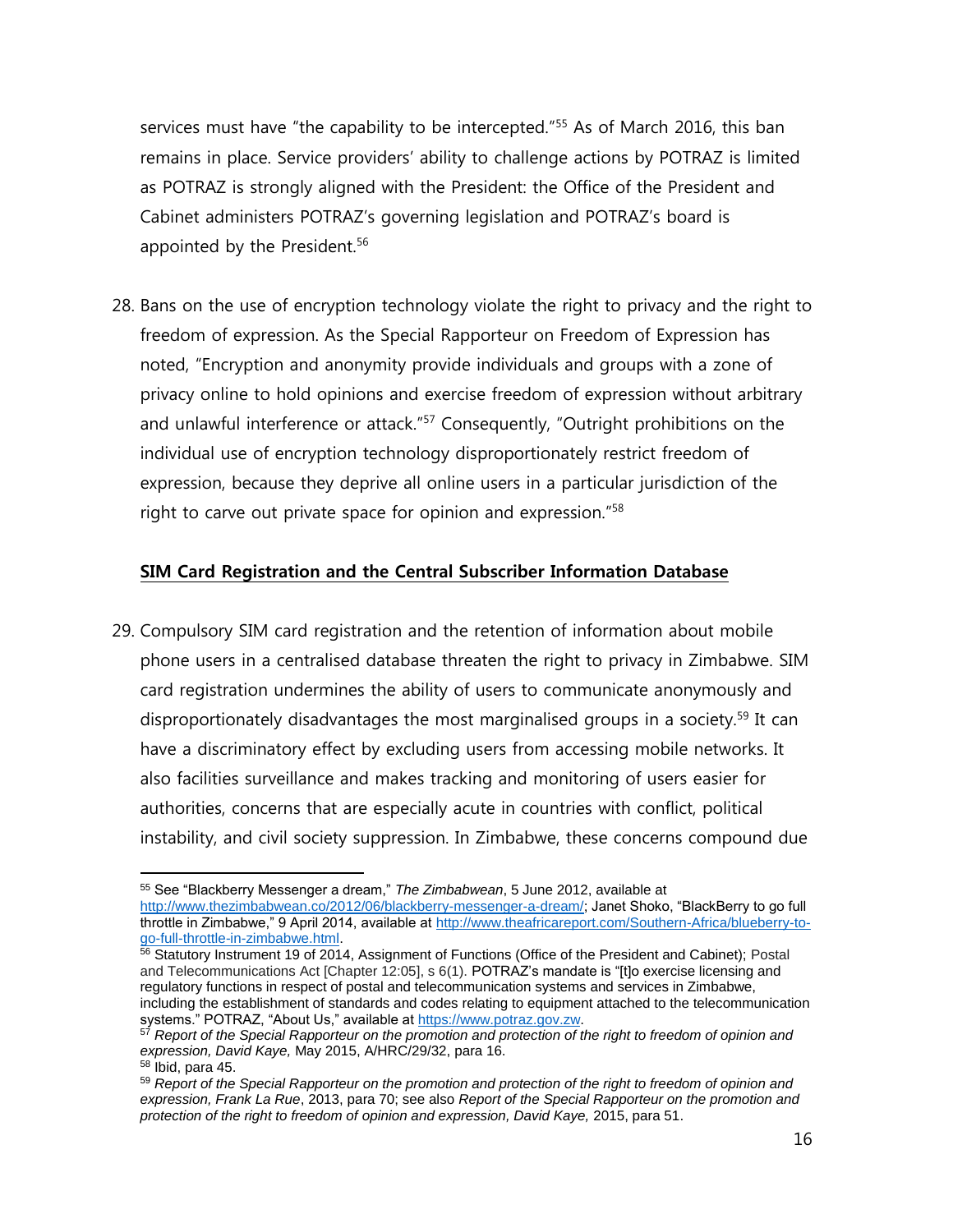to the absence of data protection legislation to appropriately regulate access to information and information sharing among government departments.

- 30. In 2013, the government introduced regulations under the Postal and Telecommunications Act requiring all SIM cards to be registered to an identified individual.<sup>60</sup> These regulations were replaced with a substantially similar set of regulations in 2014. In order to purchase a SIM card from a telecommunications provider in Zimbabwe, an individual must produce his or her national identity card or passport and provide personal information, such as full name, permanent residential address, nationality, gender, and subscriber identity number.<sup>61</sup> Under the regulations, the provider must send this information to POTRAZ where it is added to a database, controlled by POTRAZ, known as the Central Subscriber Information Database.<sup>62</sup> POTRAZ retains the information in the database until five years after the customer's contract expires.<sup>63</sup>
- 31. The original 2013 regulations were very controversial; in particular, civil society groups highlighted a number of concerns, such as the severe penalties faced by individuals who failed to register, which included imprisonment of up to six months.<sup>64</sup> In 2013, POTRAZ publicly threatened to arrest and imprison customers who failed to register their SIM cards and update their addresses.<sup>65</sup> In 2014, the Legal Committee of Zimbabwe's Parliament raised the concern that the 2013 regulations infringed on constitutional rights as law enforcement agents could access subscriber information without a court order. 66

 $\overline{a}$ <sup>60</sup> Postal and Telecommunications (Subscriber Registration) Regulations, 2013 (Statutory Instrument 142 of 2013). Regulations made by the Minister of Transport, Communications and Infrastructural Development in terms of s 99 of the Postal and Telecommunications Act [Chapter 12:05] and in consultation with POTRAZ. Formally, SIM card registration predates the 2013 regulations: in June 2010, POTRAZ issued a directive requiring SIM card registration, but it was not widely implemented.

 $61$  Ibid.

 $62$  Ibid, art 8(1).

 $63$  Ibid, art  $4(9)$ .

<sup>64</sup> Carly Nyst, "Zimbabwe threatening privacy rights with new SIM registration database," *Privacy International Blog,* 2 October 2013, available at [https://www.privacyinternational.org/node/381.](https://www.privacyinternational.org/node/381) On other concerns, see "SIM card registration under probe," *Zimbabwe Human Rights NGO Forum*, 26 January 2015, available at [http://www.hrforumzim.org/news/sim-card-registration-under-probe/.](http://www.hrforumzim.org/news/sim-card-registration-under-probe/)

<sup>65</sup> "Sim card arrests improper: Chamisa," *The Zimbabwean*, 2 October 2013, available at [http://www.thezimbabwean.co/2013/10/sim-card-arrests-improper-chamisa/.](http://www.thezimbabwean.co/2013/10/sim-card-arrests-improper-chamisa/)

<sup>66</sup> "Bill Watch 29-2014," *Veritas Zimbabwe*, 21 July 2014, available at [http://www.veritaszim.net/node/1059.](http://www.veritaszim.net/node/1059)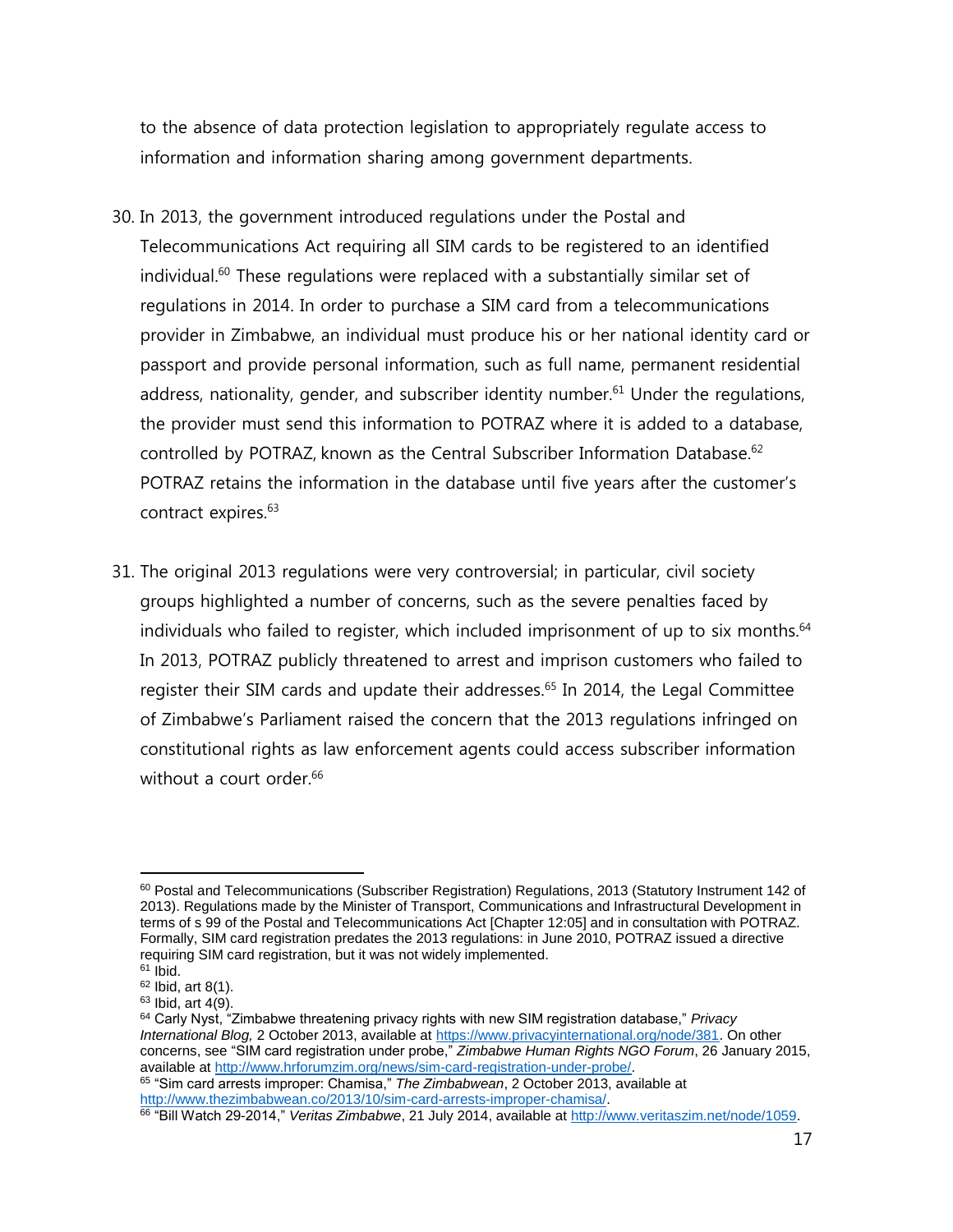32. In 2014, the 2013 regulations were replaced by new regulations that were substantially similar to the old regulations: the new regulations continue the existence of the Central Subscriber Information Database and maintain the penalty of imprisonment of up to six months for failing to register a SIM card or providing incorrect information. In November 2015, Zimbabwe's largest mobile service provider disconnected at least one million SIM cards because they were unregistered.<sup>67</sup> Although the new regulations introduced the requirement that a warrant or court order is required for POTRAZ to release information to law enforcement agents, the warrant regime contains a concerning loophole: while a court order is issued by a judge or magistrate, police officers designated as justices of the peace may issue warrants. <sup>68</sup> In practice, this loophole means that police can obtain warrants without judicial involvement in the process.

#### **Concerns around Intelligence Agencies**

33. International human rights standards require that intelligence agencies are subject to clear laws that appropriately delimit their powers; intelligence agencies should also be overseen by independent bodies to ensure they abide by domestic and international law. <sup>69</sup> Zimbabwe fails to meet these standards as its core intelligence agencies are executive bodies, operating without a legislative mandate, and there are no effective oversight mechanisms to assess their compliance with general law or hold them accountable for human rights violations. Although the constitution requires that "any intelligence service of the state must be non-partisan, national in character, patriotic, professional and subordinate to the civilian authority," President Mugabe is at the centre of an intelligence sector that acts in a partisan manner and lacks appropriate oversight.<sup>70</sup>

<sup>67</sup> Janet Shoko, "Telecoms: 1 million mobile phones disconnected in Zimbabwe," *The Africa Report,* 16 November 2015, available at [http://www.theafricareport.com/Southern-Africa/telecoms-1-million-mobile](http://www.theafricareport.com/Southern-Africa/telecoms-1-million-mobile-phones-disconnected-in-zimbabwe.html)[phones-disconnected-in-zimbabwe.html.](http://www.theafricareport.com/Southern-Africa/telecoms-1-million-mobile-phones-disconnected-in-zimbabwe.html)

<sup>&</sup>lt;sup>68</sup> Postal and Telecommunications (Subscriber Registration) Regulations, 2014, art 9(2). "Bill Watch 29-2014," *Veritas Zimbabwe*, 21 July 2014.

<sup>69</sup> See *International Principles on the Application of Human Rights to Communications Surveillance*.

<sup>70</sup> Constitution of Zimbabwe, s 224(2).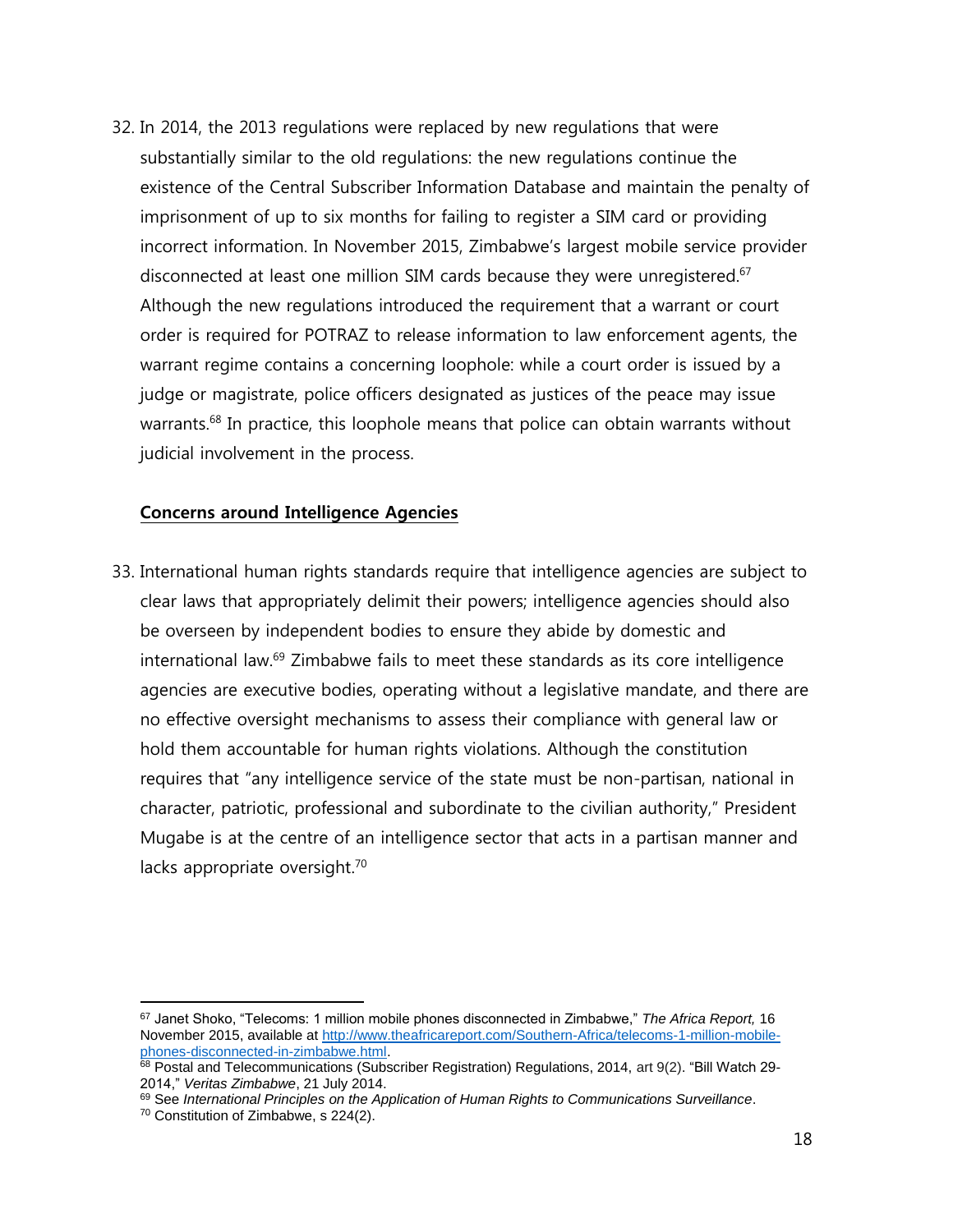#### **The Central Intelligence Organisation**

- 34. The Central Intelligence Organisation (CIO) is Zimbabwe's national intelligence agency. The CIO is an executive agency: its mandate, functions, and powers are not outlined in law, in contravention of the constitution which requires that any intelligence service "must be established in terms of a law or a Presidential or Cabinet directive or order."<sup>71</sup> Human Rights Watch has observed that the CIO "lacks accountability and is answerable only to the president" and "its operations are shrouded in secrecy."<sup>72</sup> Nonetheless, the CIO is believed to be the central institution in Zimbabwe's intelligence apparatus; the Zimbabwean police, by contrast, are "ill equipped, underpaid, and poorly trained."<sup>73</sup> The CIO is known to employ informants and staff affiliated with the ZANU-PF, Zimbabwe's ruling party.<sup>74</sup>
- 35. Human Rights Watch has stated that the CIO "appears to function as an agency of ZANU-PF" and "[c]ivil society leaders and the media have reported on the CIO conducting surveillance and intelligence gathering on their work and on other people and groups within civil society and political parties, perceived as hostile to ZANU-PF."<sup>75</sup> Leaked documents released by A/ Jazeera in 2015 showed that in 2011 the CIO developed a "joint action plan" with South Africa's State Security Agency (SSA). One of the objectives outlined in the plan was for both agencies "to monitor activities aimed at subverting [the] constitutional order," including "to monitor and exchange information on rogue NGOs and other institutions."<sup>76</sup> This task involved the "identification, profiling, and assessment of NGOs engaged in subversive activities."<sup>77</sup>

<sup>73</sup> United States Department of State, Bureau of Democracy, Human Rights and Labor, *Zimbabwe 2013 Human Rights Report*, 2013, p 8, available at [http://www.state.gov/documents/organization/220388.pdf.](http://www.state.gov/documents/organization/220388.pdf) <sup>74</sup> Human Rights Watch, *The Elephant in the Room*, 2013, p 28.

 $71$  Ibid, s  $224(1)$ .

<sup>72</sup> Human Rights Watch, *The Elephant in the Room*, 2013, pp 28 and 3, available at [https://www.hrw.org/sites/default/files/reports/zimbabwe0613webwcover\\_0.pdf.](https://www.hrw.org/sites/default/files/reports/zimbabwe0613webwcover_0.pdf)

 $75$  Ibid.

<sup>76</sup> "State Security Committee Joint Action Plan Zimbabwe-Republic of South Africa 2011/2012," available at [http://www.documentcloud.org/documents/1672718-south-africa-zimbabwe-joint-action-plan-2011-](http://www.documentcloud.org/documents/1672718-south-africa-zimbabwe-joint-action-plan-2011-2012.html) [2012.html;](http://www.documentcloud.org/documents/1672718-south-africa-zimbabwe-joint-action-plan-2011-2012.html) see Rahul Radhakrishnan and Will Jordan, "Spy Cables: Greenpeace among intelligence targets," *Al Jazeera*, 24 February 2015, available at [http://www.aljazeera.com/news/2015/02/spy-cables](http://www.aljazeera.com/news/2015/02/spy-cables-greenpeace-intelligence-targets-150224115107221.html)[greenpeace-intelligence-targets-150224115107221.html.](http://www.aljazeera.com/news/2015/02/spy-cables-greenpeace-intelligence-targets-150224115107221.html) The CIO is also a member of the Committee of Intelligence and Security Services of Africa (CISSA), a regional body that consists of intelligence organisations from 40 African Union member states, whose objectives include "[to] coordinate ... exchange of intelligence on common security threats." "Objectives - CISSA," available at [http://cissaau.org/about](http://cissaau.org/about-cissa/objectives/)[cissa/objectives/.](http://cissaau.org/about-cissa/objectives/)

<sup>77 &</sup>quot;State Security Committee Joint Action Plan Zimbabwe-Republic of South Africa 2011/2012."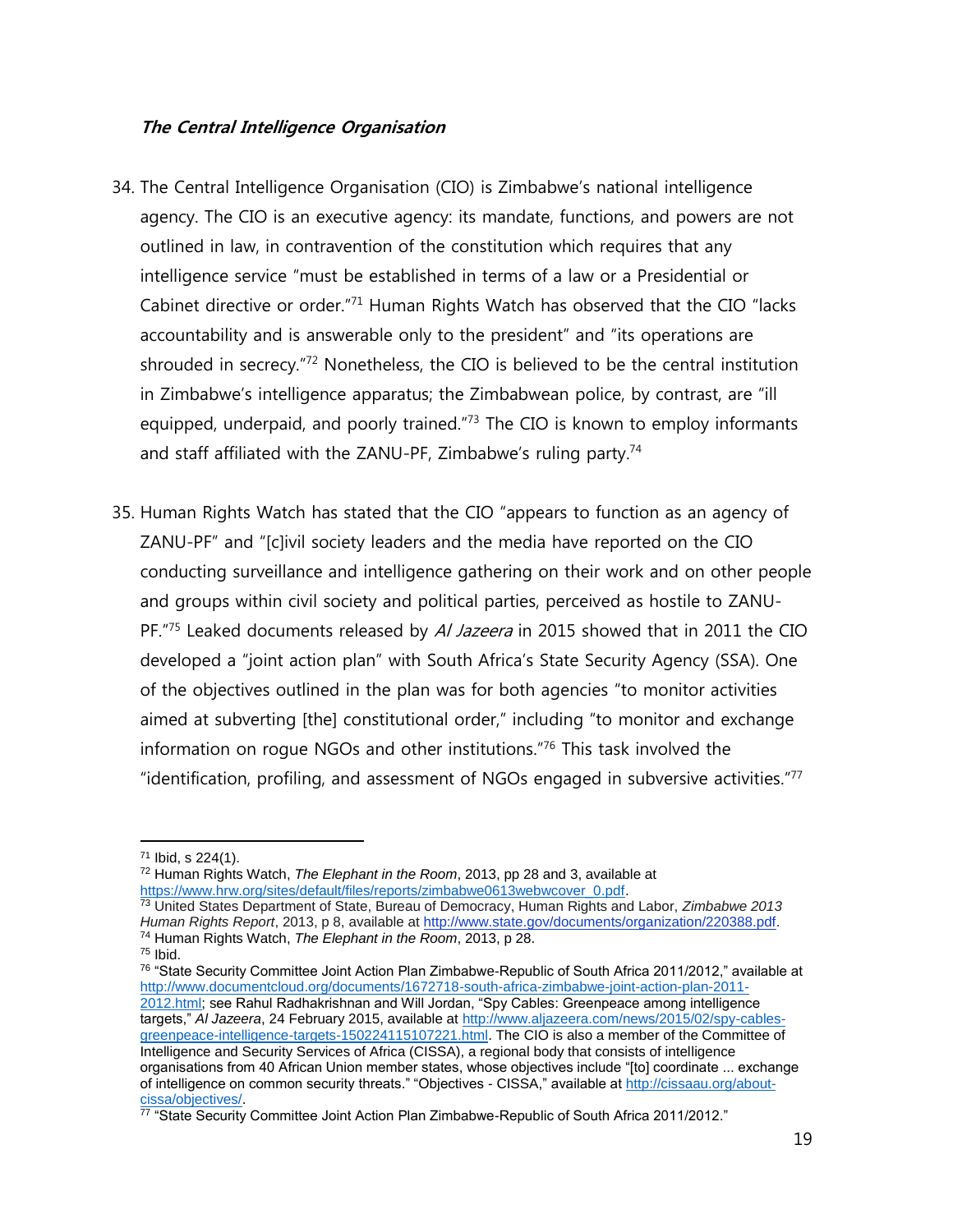36. Government officials have boasted about the CIO's extensive surveillance capabilities. In 2014, Presidential Affairs Minister Didymus Mutasa stated that the government "sees everything," adding, "We have our means of seeing things these days, we just see things through our system. So no-one can hide from us in this country."<sup>78</sup> He warned Zimbabweans to "[b]e careful not to denigrate our president[;] we will visit your bedrooms and expose what you will be doing."<sup>79</sup> In 2015, after he had been ousted from office, Mutasa observed, "Your phones are listened to a lot. The CIO is huge and it produces many reports.<sup>"80</sup> He also stated that the agency has a network of informants, including waiters in hotels.<sup>81</sup>

#### **The Joint Operations Command**

- 37. The Joint Operations Command (JOC) is another important component of the intelligence apparatus and consists of President Mugabe and the chiefs of the army, air force, police, prisons, and intelligence services.<sup>82</sup> Because of a lack of transparency around its mandate and powers, the JOC's exact role is not well understood. However, it is known to have been responsible for human rights abuses in the past and is likely to be involved in setting intelligence agencies' priorities, including around surveillance.<sup>83</sup>
- 38. In 2009, a power-sharing agreement between Zimbabwe's main opposition party, the Movement for Democratic Change (MDC), and ZANU-PF briefly resulted in the creation of the Zimbabwe National Security Council (NSC). The 2013 constitution provides for the formal establishment of the NSC with functions that include "to develop the national security policy for Zimbabwe." <sup>84</sup> In 2015, the government announced that it was proposing legislation on the NSC: commentators have argued

<sup>83</sup> Human Rights Watch, *The Elephant in the Room*, 2013, p 10.

 $\overline{a}$ <sup>78</sup> "CIO watching your bedrooms, Mutasa warns critic*s*," *New Zimbabwe*, 10 June 2014, available at [http://www.newzimbabwe.com/news-16183-CIO+watching+your+bedrooms,+Mutasa/news.asp.](http://www.newzimbabwe.com/news-16183-CIO+watching+your+bedrooms,+Mutasa/news.asp)  $79$  Ibid.

<sup>80</sup> Richard Chidza, "I am ready for jail: Mutasa," *NewsDay*, 1 July 2015, available at [https://www.newsday.co.zw/2015/07/01/i-am-ready-for-jail-mutasa/.](https://www.newsday.co.zw/2015/07/01/i-am-ready-for-jail-mutasa/)  $\overline{81}$  Ibid.

<sup>82</sup> Alex Duval Smith, "Power sharing in Zimbabwe threatened by five-man cabal," *The Observer*, 15 January 2009, available at [http://www.theguardian.com/world/2009/feb/15/zimbabwe-joint-operations-command.](http://www.theguardian.com/world/2009/feb/15/zimbabwe-joint-operations-command)

<sup>84</sup> Constitution of Zimbabwe, s 209.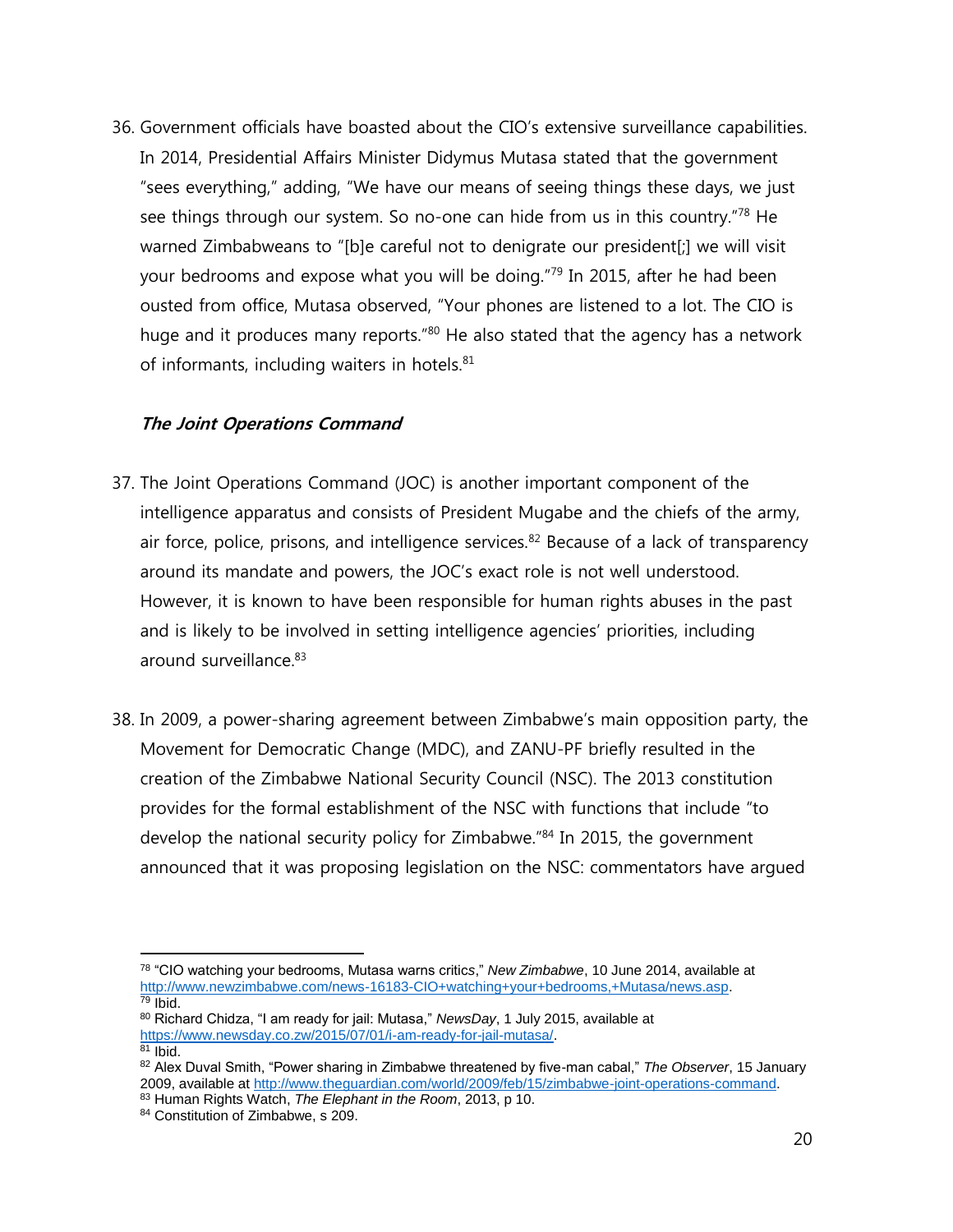that the aim of the legislation is to effectively "rebrand" the JOC as the NSC, allowing the JOC to continue its abusive tactics under the quise of the NSC.<sup>85</sup>

### **Surveillance technology and other concerns**

- 39. The specific surveillance technology in use by intelligence agencies in Zimbabwe is unknown. There is, however, some evidence to suggest that the government has purchased sophisticated surveillance technology: in 2015, leaked Ugandan security documents revealed that Zimbabwe was one of several countries that Ugandan security services believed had purchased FinFisher surveillance technology from UK-German company Gamma Group.<sup>86</sup> FinFisher is "malware," malicious software that can be used to retrieve information from computers and spy on communications without the user's knowledge.<sup>87</sup>
- 40. While surveillance that falls within the ambit of the Interception of Communications Act should be authorised through the Act's warrant regime, it is not known if the intelligence agencies comply with the Act. Additionally, there are no mechanisms for ordinary Zimbabweans to seek redress for unlawful actions by the intelligence agencies. Although the constitution requires the establishment of an independent mechanism for complaints about misconduct by the security forces (which includes intelligence agencies), this body has not yet been created.<sup>88</sup>

# **Criminal Penalties for Public and Private Speech**

41. Restrictive laws grant police the power to arrest individuals for statements made in the course of public and private conversations. In a February 2016 ruling, the Constitutional Court declared invalid a legal provision that made defamation a

 $\overline{a}$ <sup>85</sup> Richard Chidza, "Mugabe moves to dissolve JOC," *NewsDay*, 17 September 2015, available at [https://www.newsday.co.zw/2015/09/17/mugabe-moves-to-dissolve-joc/.](https://www.newsday.co.zw/2015/09/17/mugabe-moves-to-dissolve-joc/)

<sup>86 &</sup>quot;Brief to President Museveni on Operation Fungua Macho, 20 January 2012" copy reproduced in Privacy International, *For God and My President: State Surveillance in Uganda*, October 2015, p. 45, available at [https://privacyinternational.org/sites/default/files/Uganda\\_Report.pdf.](https://privacyinternational.org/sites/default/files/Uganda_Report.pdf)

<sup>87</sup> Tom Fox-Brewster, "Wikileaks releases FinFisher files to highlight government malware abuse," *The Guardian*, 16 September 204, available at [http://www.theguardian.com/technology/2014/sep/16/wikileaks](http://www.theguardian.com/technology/2014/sep/16/wikileaks-finfisher-files-malware-surveillance)[finfisher-files-malware-surveillance.](http://www.theguardian.com/technology/2014/sep/16/wikileaks-finfisher-files-malware-surveillance)

<sup>88</sup> Constitution of Zimbabwe, s 210.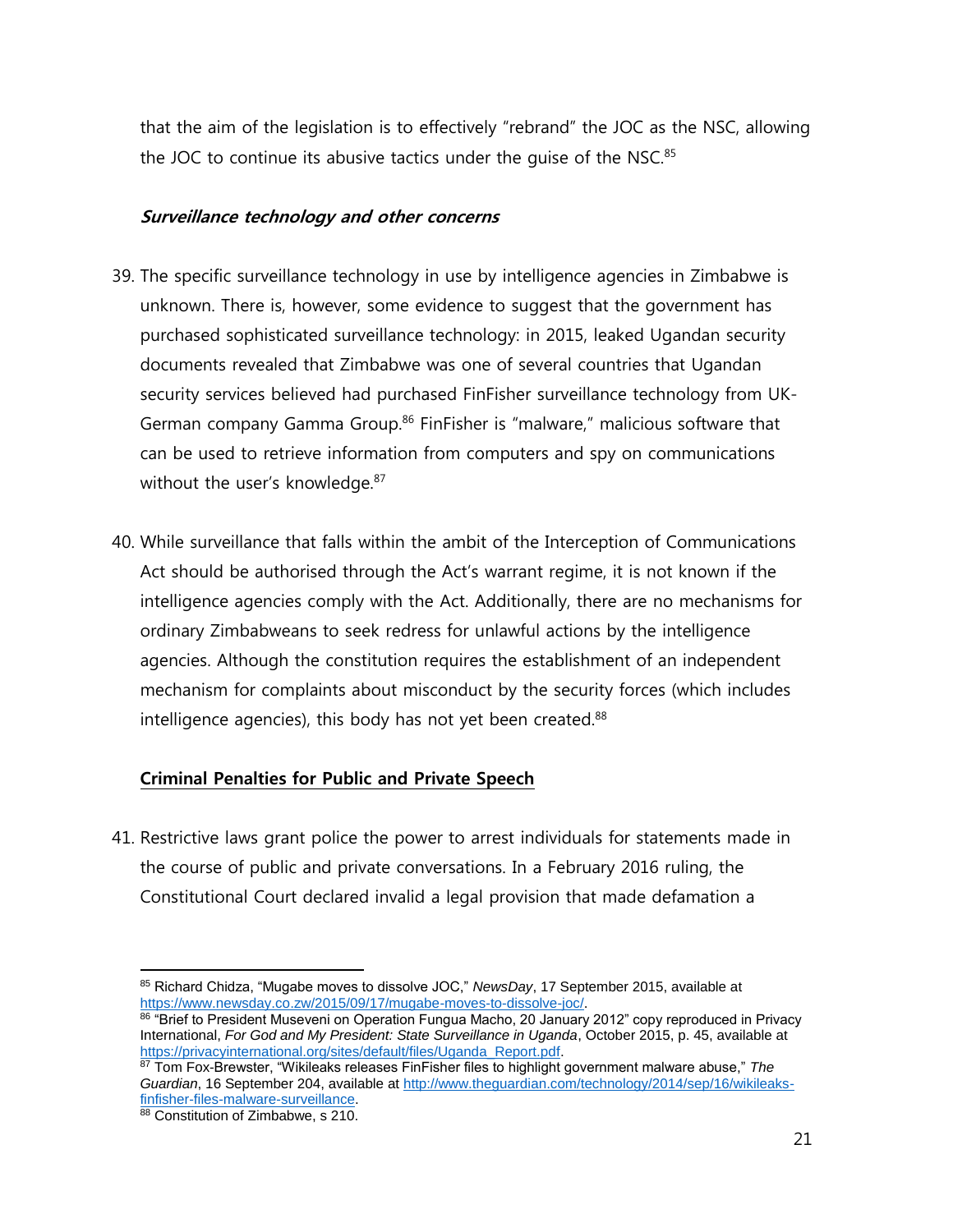criminal offence.<sup>89</sup> However, provisions in the Criminal Law (Codification and Reform) Act and the Postal and Telecommunications Act continue to criminalise certain types of speech, affecting the right to privacy by diminishing individuals' willingness to communicate privately on political matters. For example, Section 33 of the Criminal Law (Codification and Reform) Act criminalises "undermining the authority of or insulting the President," a provision that police have used to charge individuals for remarks allegedly made in public and private conversations.<sup>90</sup> (For instance, in 2013, a woman was arrested and charged under Section 33 for sending a nude photograph of President Mugabe through WhatsApp; an informant relayed the conversation to security forces, who subsequently obtained the photo and conversation.<sup>91</sup>)

# **Proposed New Legislation and Policy**

42. The government has stated that it plans to establish a data protection regime in Zimbabwe through legislation, but there are concerns that the proposed legislation will not protect privacy in practice. In 2014, the Legal Committee of Zimbabwe's Parliament called for the enactment of data protection legislation.<sup>92</sup> In 2015, the government put forward a Data Protection Bill to govern both private and state bodies, which, if enacted, would "provide for the regulation of data protection" and establish a Data Protection Authority.<sup>93</sup> However, the government has failed to meaningfully involve civil society and other stakeholders in the development of the legislation and associated policy, and there are concerns that the institutions it aims to create would be partisan: the legislation would establish a board to manage the Data Protection Authority's operations, but the President, in consultation with the Minister responsible for the Authority, would appoint the board's members.<sup>94</sup>

 $\overline{a}$ <sup>89</sup> "Facts and implications of Zim ruling on criminal defamation," *Media Initiative of Southern Africa,* press release, 6 February 2016, available a[t http://www.misa.org/component/k2/item/3234-analysis-facts-and](http://www.misa.org/component/k2/item/3234-analysis-facts-and-implications-of-zim-ruling-on-criminal-defamation?Itemid=101)[implications-of-zim-ruling-on-criminal-defamation?Itemid=101.](http://www.misa.org/component/k2/item/3234-analysis-facts-and-implications-of-zim-ruling-on-criminal-defamation?Itemid=101)

<sup>90</sup> See Zimbabwe Human Rights NGO Forum, *Zimbabwe: Human Rights, Rule of Law & Democracy 2013*, 2013, p 4, available a[t http://www.hrforumzim.org/wp-content/uploads/2014/01/HumanRights-RuleofLaw-](http://www.hrforumzim.org/wp-content/uploads/2014/01/HumanRights-RuleofLaw-Democracy20131.pdf)[Democracy20131.pdf.](http://www.hrforumzim.org/wp-content/uploads/2014/01/HumanRights-RuleofLaw-Democracy20131.pdf)

<sup>&</sup>lt;sup>91</sup> Richard Muponde, "Whatsapp Lands Woman in Trouble," NewsDay, 4 January 2013, available at [https://www.newsday.co.zw/2013/01/04/whatsapp-lands-woman-in-trouble/.](https://www.newsday.co.zw/2013/01/04/whatsapp-lands-woman-in-trouble/) <sup>92</sup> "Bill Watch 29-2014," *Veritas Zimbabwe*, 21 July 2014.

<sup>93</sup> Hazel Ndebele, "Authorities move to control cyberpsace," *The Zimbabwe Independent*, 24 July 2015, available at [http://www.theindependent.co.zw/2015/07/24/authorities-move-to-control-cyberspace/.](http://www.theindependent.co.zw/2015/07/24/authorities-move-to-control-cyberspace/) 94 "Understanding Zimbabwe's draft Data Protection Bill," *TechZim*, 10 November 2015, available at [http://www.techzim.co.zw/2015/11/understanding-zimbabwes-draft-data-protection-bill/.](http://www.techzim.co.zw/2015/11/understanding-zimbabwes-draft-data-protection-bill/)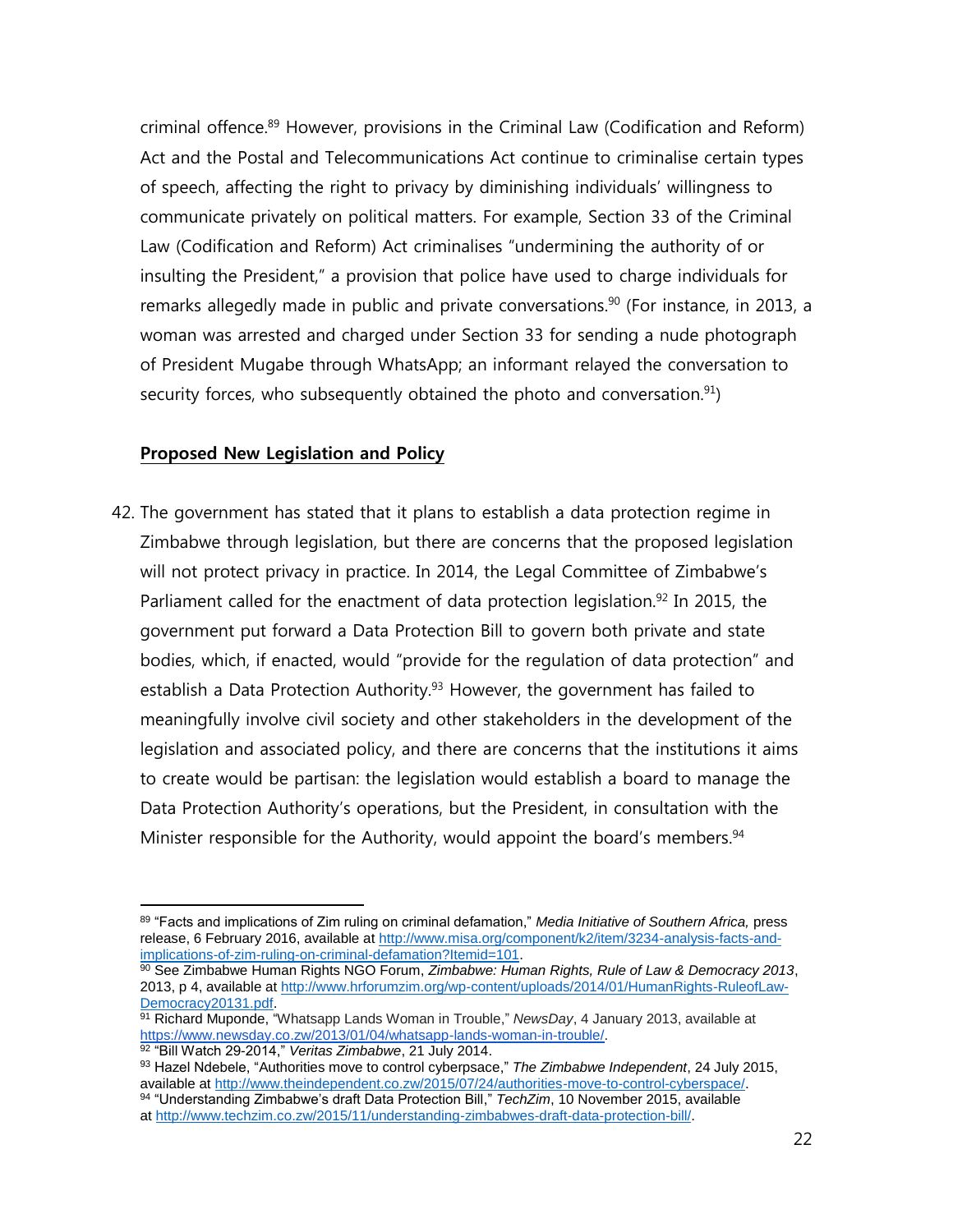- 43. The government has also released a draft of a Computer Crime and Cybercrime Bill that has already raised privacy concerns.<sup>95</sup> For example, if the bill became law, police officers would require authorisation from a magistrate before they could compel an individual or company to release computer data or other information for the purposes of a criminal investigation; however, the basis for authorisation would be "reasonably required," a vague standard, and the police would not be required to consider other less invasive measures before accessing data. Additionally, the bill would permit the use of hacking as a forensic tool. The bill contains insufficient legislative and judicial safeguards for the exercise of these intrusive powers.
- 44. In 2015, the government made known its intention to establish a single internet gateway operator in Zimbabwe (currently there are five), which could facilitate surveillance and other rights-limiting measures, such as censorship.<sup>96</sup> The creation of a single internet gateway controlled by the government would generate significant scope for abuse: authorities would have the capability to intercept internet session information over time, block or permit online information flows coming through Zimbabwe, and identify users' internet activities and habits.

#### **Recommendations**

- 45. We recommend that the government of Zimbabwe should:
	- Prioritise the revision of the Interception of Communications Act to bring it into line with the 2013 constitution and undertake a process of consultation with stakeholders to establish a regime that meets international human rights standards; in particular:

 $\overline{a}$ 95 Zimbabwe Computer Crime and Cybercrime Bill 2013, on file with Privacy International.

<sup>&</sup>lt;sup>96</sup> Zimbabwe National Policy for Information and Communication Technology (ICT) 2015, on file with Privacy International. The policy states, at p 34, "The Government has long stated its policy for a single gateway operator. In order to coordinate the proliferation of international gateways and stem revenue losses, there shall be one Super Gateway which shall be the entry and exit point for all international traffic." See Hazel Ndebele, "Govt sharpens spying tools," *The Zimbabwe Independent*, 8 January 2016, available at [http://www.theindependent.co.zw/2016/01/08/govt-sharpens-spying-tools/.](http://www.theindependent.co.zw/2016/01/08/govt-sharpens-spying-tools/) In 2001, the government established a single gateway operator, but following a 2004 court ruling, private companies were able to establish their own gateways.